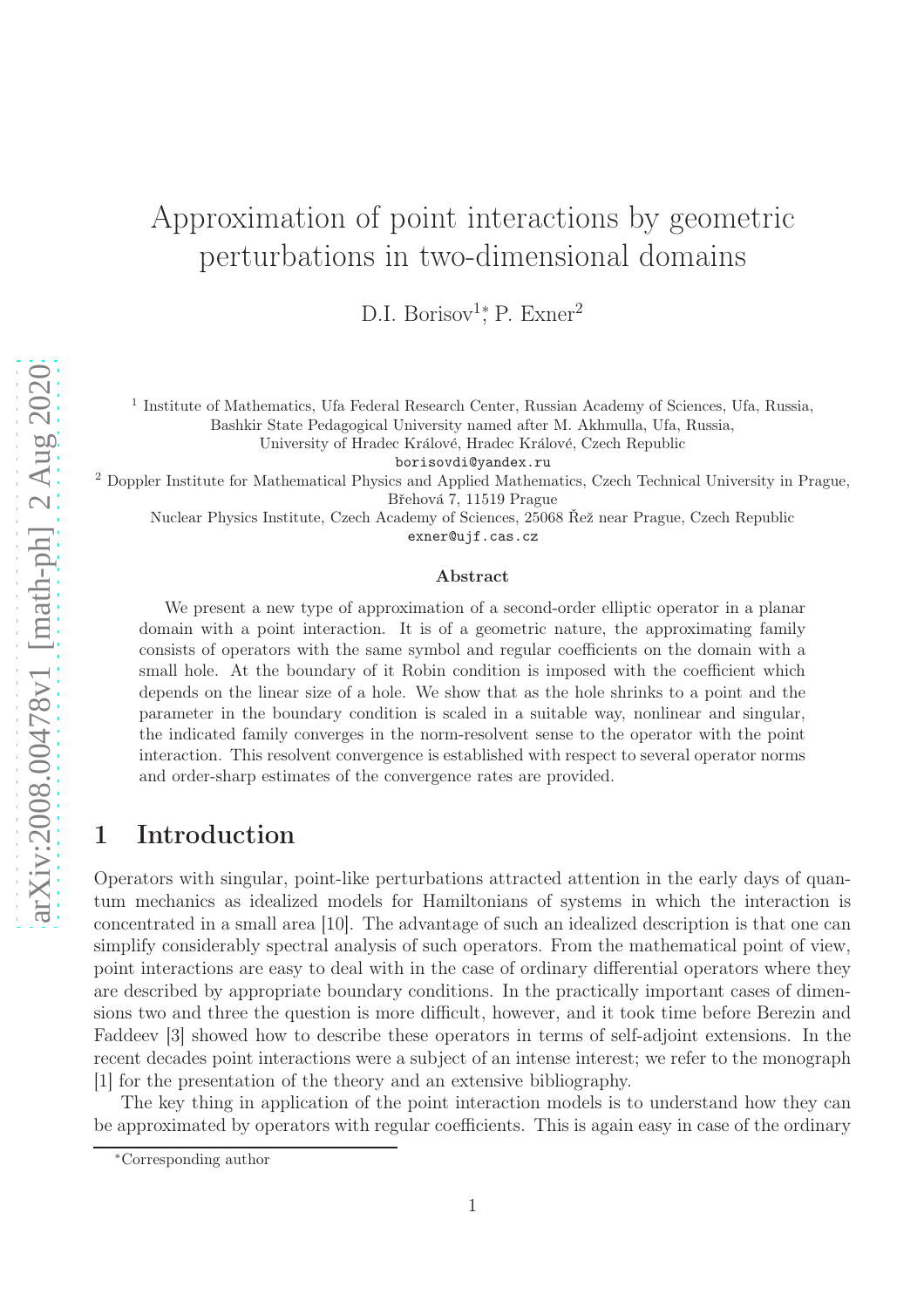$differential$  operators<sup>1</sup> describing systems in one spatial dimension, where such an interaction is the limit of naturally scaled potentials. In dimensions two and three the procedure is much more subtle because scaling of the coefficients leads generically to a trivial result. One has to use a particular way of nonlinear scaling starting from the situation when the initial operator has a spectral singularity at the threshold of the continuous spectrum; a physicist would speak about a particular way of 'coupling constant renormalization'.

With the importance of the point interaction models in mind, it would be certainly useful to have approximations other than the standard one mentioned above and described in [1, Sec.I.1] and I.5]. The aim of the present paper is to present an alternative approximation to twodimensional point interactions, which is of a geometric nature. It employs families of operators with the same differential expression as the unperturbed one but restricted to the exterior of a small hole containing the support of the point interaction; at the boundary of the hole we impose Robin boundary condition with a coefficient depending in a singular way on a parameter characterizing the linear size of the hole. Shrinking the hole and scaling properly the parameter in the boundary condition, we obtain an operator family that converges, in the norm-resolvent sense, to an operator with a point interaction in the domain without the hole. The convergence is established in terms of several operators norms and for each of them, we obtain order-sharp estimates for the convergence rate. As a consequence, we also obtain the convergence of the operator spectra and the associated spectral projectors.

It should be noted that elliptic boundary value problems with small holes represent a classical example in the singular perturbation theory. Situations when the boundary of the hole is subject to one of the classical boundary conditions were investigated, for instance, in [12, 13], where typically a weak or strong resolvent convergence was established. Asymptotic expansions for solutions to such problems, in the first place, for the corresponding eigenvalues and eigenfunctions, were found under appropriate smoothness assumptions. Recent results on norm-resolvent convergence in the boundary homogenization theory [4, 5, 6] inspired results on the same convergence for operators in domains with small holes [7, 8], however, in these papers a fixed classical boundary conditions was always imposed at the boundary of the hole, in particular, the Robin condition was used with the coefficient independent of the hole size.

As we have mentioned, we work in the two-dimensional setting. The way we present our result is particular and general at the same time. The particularity reflects the fact that we deal with approximation of a single point interaction, and moreover, that our result also has a limitation: our approximation applies only to point interactions which are, roughly speaking, attractive enough in the sense made precise by the condition (2.16) below; recall that, for instance, a single point-interaction perturbation of the Laplacian in the plane is always attractive [1, Sec. I.5]. On the other hand, our proof is of a local nature and there would no problem to extend it to cover a finite number of point interactions; each of them will be approximated by an appropriate hole with Robin boundary and all estimates in Theorem 2.1 would remain true, even if the involved expression would be pretty cumbersome. It is also possible to consider operators with infinitely many point interactions provided the mutual distances between their supports have a positive lower bound, but then additional restrictions on the coefficients in the differential expression would be needed.

What is more important, in contrast to standard treatment as one can find in the monograph

<sup>&</sup>lt;sup>1</sup>This claim applies to the so-called  $\delta$  potentials, there are more singular point interactions in one dimension for which the approximation is a far more complicated matter, see e.g. [2, 9].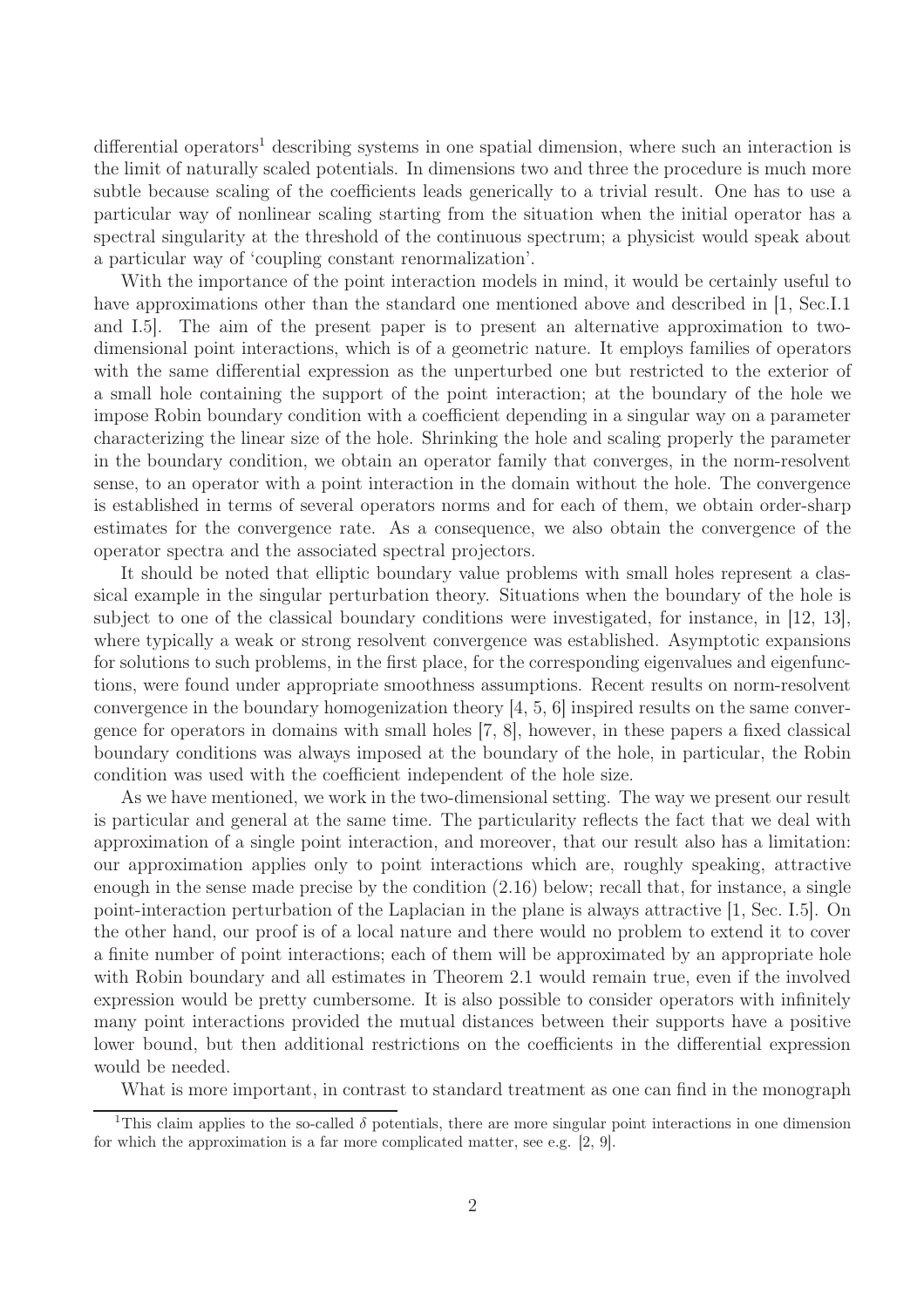[1], our analysis is more general in two respects. First of all, we consider point perturbations in an arbitrary planar domain and, if such a domain is not the entire plane, any (local) boundary conditions can be chosen for the free operator. In particular, since the boundary operator  $\beta$ can also describe quasi-periodic boundary conditions, our result covers, in the usual Floquet way, infinite periodic systems of point interactions with a single perturbation in the period cell without any additional assumptions.

Secondly, our unperturbed operator is not just a Laplacian or a Schrödinger operator, but a general second-order elliptic operator; in Sec 4.2 we define a point perturbation of such an operator properly and show that it is self-adjoint. Our results thus allows us to treat singular perturbations of more general systems such as magnetic Schrödinger operator or Hamiltonians with a weight in the kinetic term, in other words, systems with a position-dependent 'mass'. This could be of interest in solid state physics, where the effective electron mass depends on the material and becomes nontrivial in composite structures build, say, from different types of semiconductors. In such models, the hole in the perturbed problem can be interpreted as a localized defect in the material with a particular surface interaction at its boundary.

## 2 Statement of the problem and the results

Let  $x = (x_1, x_2)$  be Cartesian coordinates in  $\mathbb{R}^2$  and  $\Omega \subseteq \mathbb{R}^2$  be a domain which can be both bounded or unbounded, including the particular case of  $\Omega = \mathbb{R}^2$ . If the boundary of  $\Omega$  is nonempty, we assume that it is  $C^2$ -smooth.

By  $x_0$  we denote an arbitrary fixed point of  $\Omega$  and consider its neighborhood of which we will speak as of a *hole*, defined as  $\omega_{\varepsilon} := \{x : (x - x_0)\varepsilon^{-1} \in \omega\}$ , where  $\omega \subset \mathbb{R}^2$  is a bounded simply connected set the boundary of which is  $C^3$ -smooth. The hole is supposed to be small, its size being controlled by the positive parameter  $\varepsilon$ , and we assume that  $\omega$  contains the origin of the coordinates so that  $x_0 \in \omega_{\varepsilon}$  for all  $\varepsilon > 0$ .

The main object of our interest is the family of self-adjoint scalar second-order differential operators

$$
\mathcal{H}_{\varepsilon} = -\sum_{i,j=1}^{2} \frac{\partial}{\partial x_{i}} A_{ij} \frac{\partial}{\partial x_{j}} + i \sum_{j=1}^{2} \left( A_{j} \frac{\partial}{\partial x_{j}} + \frac{\partial}{\partial x_{j}} A_{j} \right) + A_{0} \quad \text{in} \quad \Omega_{\varepsilon} := \Omega \setminus \omega_{\varepsilon}
$$
 (2.1)

subject to one of the classical,  $\varepsilon$ -independent boundary conditions on  $\partial\Omega$ ,

$$
\mathcal{B}u = 0 \quad \text{on} \quad \partial\Omega,\tag{2.2}
$$

and to the Robin condition on  $\partial \omega_{\varepsilon}$  that scales singularly with respect to  $\varepsilon$  as follows,

$$
\frac{\partial u}{\partial \mathbf{n}} = \frac{\alpha \left(\varepsilon^{-1} s_{\varepsilon}, \ln^{-1} \varepsilon\right)}{\varepsilon \ln \varepsilon} u \quad \text{on} \quad \partial \omega_{\varepsilon},\tag{2.3}
$$

$$
\alpha(s,\mu) := \alpha_0(s) + \mu \alpha_1(s). \tag{2.4}
$$

The operator B in (2.2) can be arbitrary. For instance,  $Bu = u$  refers to Dirichlet condition and  $\mathcal{B}u = \frac{\partial u}{\partial n} + b_0u$  describes Robin condition with the parameter  $b_0$ . Another option is represented by quasi-periodic boundary conditions, and any combination of these conditions on different subsets of  $\partial\Omega$  is also admissible.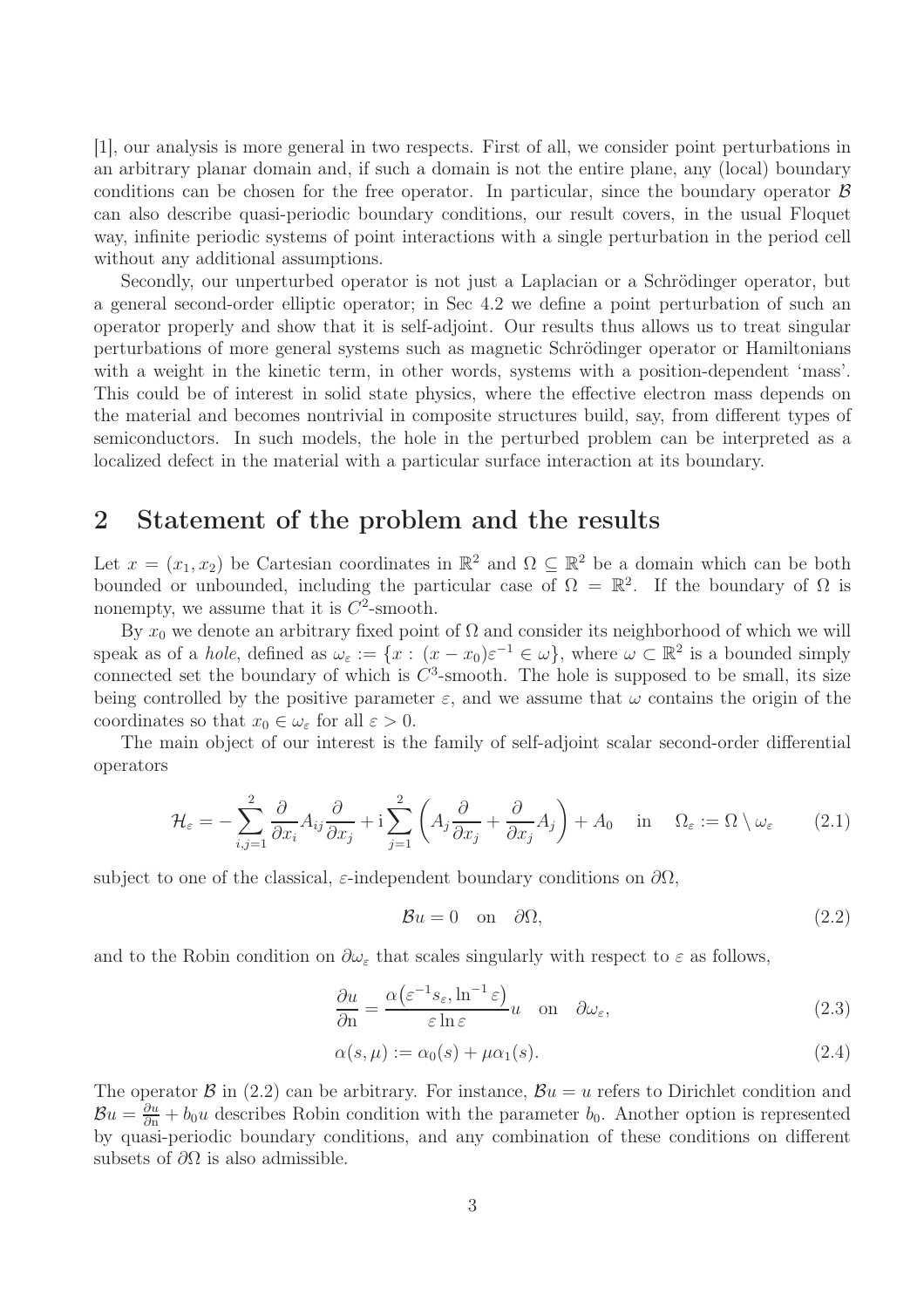The coefficients  $A_{ij} = A_{ij}(x)$ ,  $A_j = A_j(x)$ , and  $A_0 = A_0(x)$  in (2.1) are real functions on the closure  $\overline{\Omega}$ . We assume that  $A_{ij}, A_j \in C^3(\overline{\Omega}), A_0 \in C^2(\overline{\Omega})$ , and the functions  $A_{ij}$  satisfy the standard ellipticity condition

$$
A_{ij} = A_{ji}, \quad \sum_{i,j=1}^{2} A_{ij}(x)\xi_i\xi_j \geq c_0(\xi_1^2 + \xi_2^2), \quad \xi_i \in \mathbb{R}, \ x \in \overline{\Omega}, \tag{2.5}
$$

where  $c_0$  is a fixed positive constant independent of x and  $\xi$ . Furthermore, by  $\frac{\partial}{\partial n}$  we denote the conormal derivative,

$$
\frac{\partial}{\partial n} := \sum_{i,j=1}^{2} A_{ij} \nu_i \frac{\partial}{\partial x_i} - i \sum_{j=1}^{2} \nu_j A_j,
$$
\n(2.6)

where  $\nu = (\nu_1, \nu_2)$  is the unit normal on  $\partial \omega_\varepsilon$  pointing inside  $\omega_\varepsilon$ , and i is the imaginary unit. The symbols  $\alpha_0 = \alpha_0(s)$ ,  $\alpha_1 = \alpha_1(s)$  stand for real functions on  $\partial\omega$  continuous with respect to the arc length  $s \in [0, |\partial \omega|]$ . Similarly  $s_{\varepsilon}$  denotes the arc length of  $\partial \omega_{\varepsilon}$  for which  $s_{\varepsilon} = \varepsilon s$  naturally holds. If  $\partial\Omega$  is empty, then condition (2.2) is simply omitted, and the same applies hereafter to all the conditions imposed on  $\partial\Omega$ .

The aim of the present paper is to investigate the resolvent convergence of the operators  $\mathcal{H}_{\varepsilon}$ as the scaling parameter  $\varepsilon$  tends to zero.

Before stating our main result, we need to introduce some more notations. By  $\mathcal{H}_{\Omega}$  we denote the operator in  $L_2(\Omega)$  with the differential expression  $\mathcal{H}$  given by the right hand side in (2.1) and subject to boundary condition (2.2). Furthermore, it follows from the definition of the hole  $\omega_{\varepsilon}$  that there exist positive constants  $R_1, R_2$  independent of  $\varepsilon$  such that

$$
\omega_{\varepsilon} \subset B_{R_1\varepsilon}(x_0) \subset B_{2R_1\varepsilon}(x_0) \subset B_{R_2}(x_0) \subset B_{2R_2}(x_0) \subset \Omega_0 \subset \Omega,
$$
\n
$$
(2.7)
$$

where  $B_r(a)$  denotes conventionally the disc of radius r centered at the point a and  $\Omega_0$  is the set specified in the following paragraph.

We adopt the following assumptions on the coefficients  $A_{ij}$ ,  $A_j$ ,  $A_0$  in (2.1), on those specifying the operator B in (2.2), and on the operator  $\mathcal{H}_{\Omega}$ . The latter is supposed to be self-adjoint in  $L_2(\Omega)$  and semibounded from below, the associated closed symmetric sesquilinear form being denoted by  $\mathfrak{h}_\Omega$ . The domain  $\mathfrak{D}(\mathfrak{h}_\Omega)$  is a subspace in  $W_2^1(\Omega)$ , and moreover, there exists a domain  $\Omega_0 \subset \Omega$  containing  $x_0$  such that the restriction of each function from the domain  $\mathfrak{D}(\mathcal{H}_\Omega)$  on  $\Omega_0$ belongs to  $W_2^2(\Omega_0)$ . The form  $\mathfrak{h}_{\Omega}$  satisfies the following lower bound

$$
\mathfrak{h}_{\Omega}[u] - \mathfrak{h}_{\Omega_0}[u] + c_1 \|u\|_{L_2(\Omega \setminus \Omega_0)}^2 \ge c_2 \|u\|_{W_2^1(\Omega \setminus \Omega_0)}^2
$$
\n(2.8)

for all  $u \in \mathfrak{D}(\mathfrak{h}_{\Omega})$ , where  $c_1, c_2$  are positive constants independent of u. More generally, for an arbitrary subdomain  $\tilde{\Omega} \subset \Omega$  and vectors  $u, v \in \mathfrak{D}(\tilde{\Omega})$  we denote

$$
\mathfrak{h}_{\tilde{\Omega}}(u,v) := \sum_{i,j=1}^{2} \left( A_{ij} \frac{\partial u}{\partial x_j}, \frac{\partial v}{\partial x_i} \right)_{L_2(\tilde{\Omega})} + \mathbf{i} \sum_{j=1}^{2} \left( \frac{\partial u}{\partial x_j}, A_j v \right)_{L_2(\tilde{\Omega})} \n- \mathbf{i} \sum_{j=1}^{2} \left( A_j u, \frac{\partial v}{\partial x_j} \right)_{L_2(\tilde{\Omega})} + (A_0 u, v)_{L_2(\tilde{\Omega})}.
$$
\n(2.9)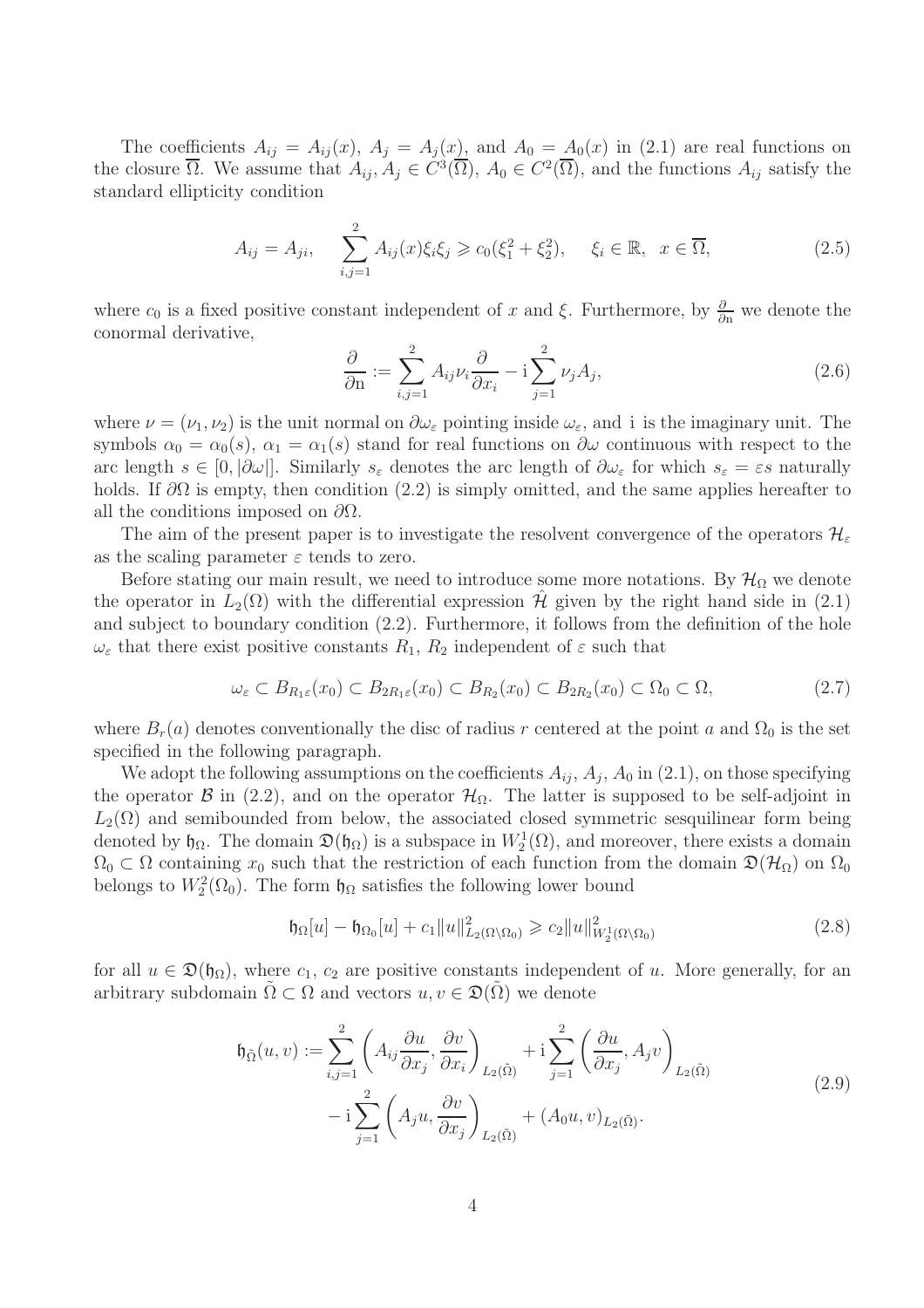If  $\Omega$  has a positive distance from  $\partial\Omega$ , this form satisfies the lower bound

$$
\mathfrak{h}_{\bar{\Omega}}[u] + c_1 \|u\|_{L_2(\bar{\Omega})}^2 \geqslant c_2 \|u\|_{W_2(\bar{\Omega})}^2 \tag{2.10}
$$

with the same constants  $c_1$ ,  $c_2$  as in (2.8).

To define the operator  $\mathcal{H}_{\varepsilon}$  rigorously, we use an infinitely differentiable cut-off function  $\chi_{\Omega}$ taking values in [0, 1], equal to one in  $B_{2R_2}(x_0)$ , and vanishing outside  $\Omega_0$ . Then  $\mathcal{H}_{\varepsilon}$  is the operator in  $L_2(\Omega_\varepsilon)$  with the differential expression  $\hat{\mathcal{H}}$  and the domain  $\mathfrak{D}(\mathcal{H}_\varepsilon)$  consisting of the functions u satisfying condition  $(2.3)$  and such that

$$
(1 - \chi_{\Omega})u \in \mathfrak{D}(\mathcal{H}_{\Omega}), \quad \chi_{\Omega}u \in W_2^2(\Omega_0 \setminus \omega_{\varepsilon}); \tag{2.11}
$$

the action of  $\mathcal{H}_{\varepsilon}$  is then given by the formula

$$
\mathcal{H}_{\varepsilon}u := \mathcal{H}_{\Omega}(1 - \chi_{\Omega})u + \hat{\mathcal{H}}\chi_{\Omega}u.
$$
\n(2.12)

Next we have to specify the limit of the operator family  $\{\mathcal{H}_{\varepsilon}\}_{{\varepsilon}>0}$ . Referring to Section 3 below, in Lemma 3.2 we will establish the existence of a unique solution  $G \in W_2^2(\Omega \setminus B_\delta(x_0)) \cap$  $C^1(\overline{B_\delta} \setminus \{x_0\}), \delta > 0$ , to the boundary-value problem

 $(\hat{\mathcal{H}} + c_1)G = 0$  in  $\Omega \setminus \{x_0\}, \quad \mathcal{B}G = 0$  on  $\partial\Omega,$  (2.13)

.

where  $c_1$  is the constant from (2.8) and (2.10), that behaves in the vicinity of  $x_0$  as follows,

$$
G(x) = \ln |A^{-\frac{1}{2}}(x - x_0)| + a + O(|x - x_0| \ln |x - x_0|), \qquad x \to x_0,
$$
 (2.14)

with  $a \in \mathbb{R}$  being a fixed number, E is the unit  $2 \times 2$  matrix and

$$
A := \begin{pmatrix} A_{11}(x_0) & A_{12}(x_0) \\ A_{21}(x_0) & A_{22}(x_0) \end{pmatrix}
$$

By  $x = x(s)$  we denote the vector equation of the boundary, that is, the curve  $x : [0, |\partial \omega|] \to \Omega$ coincides with  $\partial \omega$ . We put

$$
\alpha_0(s) = \frac{\nu \cdot A^{\frac{1}{2}} x(s)}{|A^{-\frac{1}{2}} x(s)|^2},\tag{2.15}
$$

suppose that  $\alpha_1$  is such that

$$
K := -\int_{\partial \omega} \left( \alpha_0(s) \ln |A^{-\frac{1}{2}} x(s)| + \alpha_1(s) \right) ds > -c_2 \|G\|_{L_2(\Omega)}^2 - \pi a \, \text{tr}\, A \tag{2.16}
$$

holds, and denote

$$
\beta := -\frac{K}{\pi \operatorname{tr} A},\tag{2.17}
$$

assuming in addition that  $\beta \neq a$ .

The limiting operator of the family  $\{\mathcal{H}_{\varepsilon}\}_{{\varepsilon}>0}$  turns out to be the operator with the differential expression  $\mathcal{H}$  in  $\Omega$  and a point interaction at the point  $x_0$ . We denote it  $\mathcal{H}_{0,\beta}$ ; it is an operator in  $L_2(\Omega)$  with the domain

$$
\mathfrak{D}(\mathcal{H}_{0,\beta}) := \left\{ u = u(x) : u(x) = v(x) + (\beta - a)^{-1} v(x_0) G(x), \ v \in \mathfrak{D}(\mathcal{H}_{\Omega}) \right\}
$$
(2.18)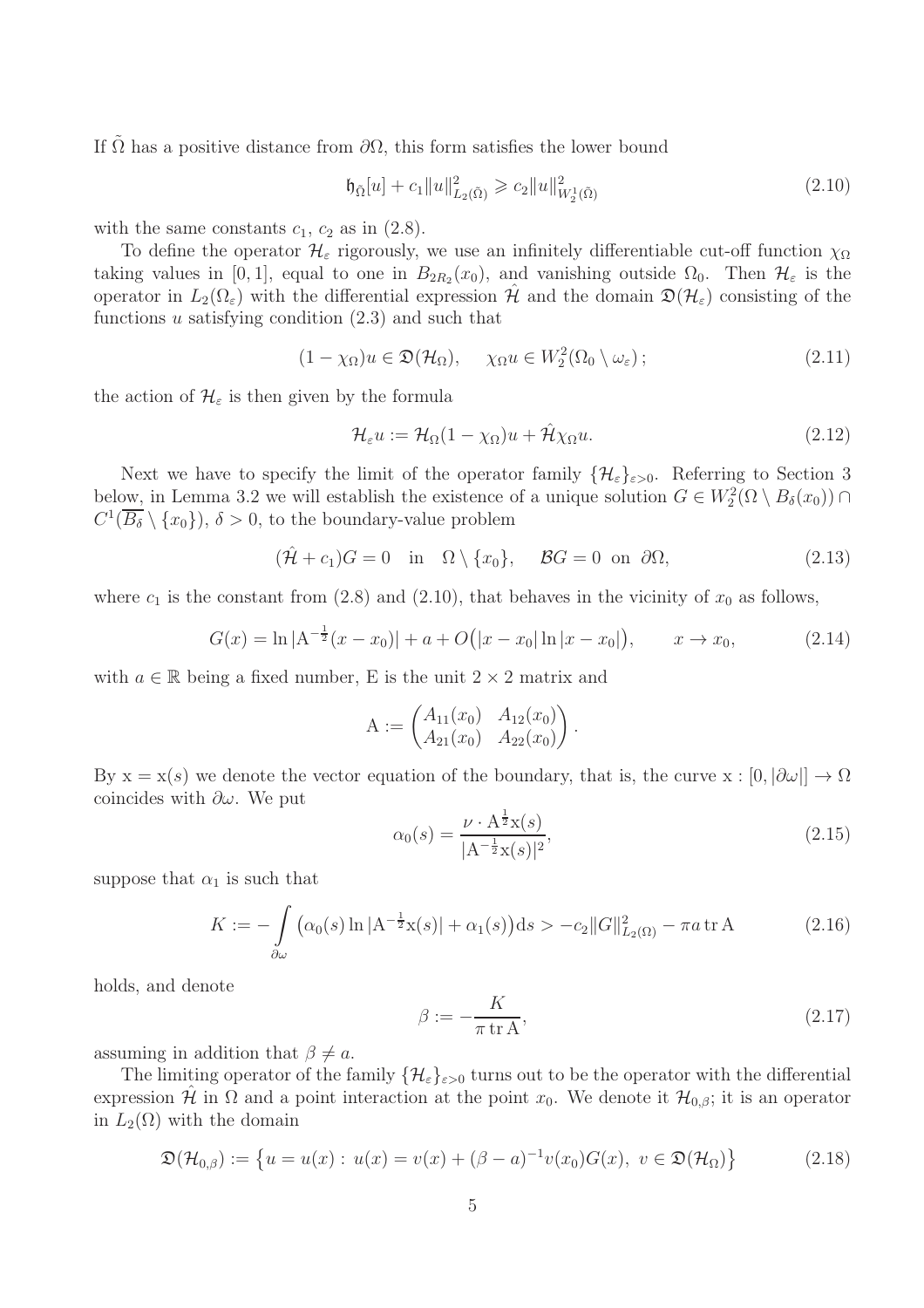acting as

$$
\mathcal{H}_{0,\beta}u = \mathcal{H}_{\Omega}v - c_1(\beta - a)^{-1}v(x_0)G,
$$
\n(2.19)

where  $c_1$  is again the constant from  $(2.8)$  and  $(2.10)$ 

By  $\|\cdot\|_{X\to Y}$  we denote the norm of a bounded operator acting from a Hilbert space X into a Hilbert space  $Y$ . Now we are in position to state our main result:

**Theorem 2.1.** The operators  $\mathcal{H}_{\varepsilon}$  and  $\mathcal{H}_{0,\beta}$  are self-adjoint and  $\mathcal{H}_{\varepsilon}$  converges to  $\mathcal{H}_{0,\beta}$  in the norm resolvent sense as  $\varepsilon \to +0$ . Namely, the following estimates hold,

$$
\|(\mathcal{H}_{\varepsilon} - \lambda)^{-1} - (\mathcal{H}_{0,\beta} - \lambda)^{-1}\|_{L_2(\Omega) \to L_2(\Omega_{\varepsilon})} \leq C |\ln \varepsilon|^{-1},
$$
\n(2.20)

$$
\left\|\nabla \left((\mathcal{H}_{\varepsilon} - \lambda)^{-1} - (\mathcal{H}_{0,\beta} - \lambda)^{-1}\right)\right\|_{L_2(\Omega) \to L_2(\Omega_{\varepsilon})} \leqslant C |\ln \varepsilon|^{-\frac{1}{2}},\tag{2.21}
$$

$$
\left\| \chi_{\tilde{\Omega}} \left( (\mathcal{H}_{\varepsilon} - \lambda)^{-1} - (\mathcal{H}_{0,\beta} - \lambda)^{-1} \right) \right\|_{L_2(\Omega) \to \mathfrak{D}(\mathfrak{h}_{\Omega})} \leqslant C |\ln \varepsilon|^{-1}, \tag{2.22}
$$

where  $\tilde{\Omega}$  is an arbitrary fixed subdomain of  $\Omega$  such that  $x_0 \notin \tilde{\Omega}$  and  $\chi_{\tilde{\Omega}}$  is an infinitely differentiable cut-off function equal to one on  $\Omega$  and vanishing outside some fixed domain containing  $\Omega$ , still separated from the point  $x_0$  by a positive distance. These estimates are order-sharp; the positive constants C are independent of  $\varepsilon$ , the constant in estimate (2.22) may in general depend on the choice of  $\Omega$ .

Our second main results describes the spectral convergence of the operators  $\mathcal{H}_{\varepsilon}$ ; the spectrum of an operator is denoted by  $\sigma(\cdot)$ .

**Theorem 2.2.** The spectrum of the operator  $\mathcal{H}_{\varepsilon}$  converges to that of  $\mathcal{H}_{0,\beta}$  as  $\varepsilon \to +0$ . More specifically, if  $\lambda \notin \sigma(\mathcal{H}_{0,\beta})$ , then  $\lambda \notin \sigma(\mathcal{H}_{\varepsilon})$  provided  $\varepsilon$  is small enough, while if  $\lambda \in \sigma(\mathcal{H}_{0,\beta})$ , then there exists a point  $\lambda_{\varepsilon} \in \sigma(\mathcal{H}_{\varepsilon})$  such that  $\lambda_{\varepsilon} \to \lambda$  as  $\varepsilon \to +0$ . For any  $\varrho_1, \varrho_2 \notin \sigma(\mathcal{H}_{0,\beta})$ ,  $\varrho_1 < \varrho_2$ , the spectral projection of  $\mathcal{H}_{\varepsilon}$  corresponding to the segment  $[\varrho_1, \varrho_2]$  converges to the spectral projection of  $\mathcal{H}_{0,\beta}$  referring to the same segment in the sense of the norm  $\|\cdot\|_{L_2(\Omega)\to L_2(\Omega_\varepsilon)}$ . For each fixed segment  $Q := [\varrho_1, \varrho_2]$  of the real line the inclusion

$$
\sigma(\mathcal{H}_{\varepsilon}) \cap Q \subset \left\{ \lambda \in Q : \text{dist}(\lambda, \sigma(\mathcal{H}_{0,\beta}) \cap Q) \leq C |\ln \varepsilon|^{-1} \right\}
$$
\n(2.23)

holds, where C is a fixed constant independent of  $\varepsilon$  but depending of Q. If  $\lambda_0$  is an isolated eigenvalue of  $\mathcal{H}_{0,\beta}$  of a multiplicity n, there exist exactly n eigenvalues of the operator  $\mathcal{H}_{\varepsilon}$ , counting multiplicities, which converge to  $\lambda_0$  as  $\varepsilon \to +0$ . The total projection  $\mathcal{P}_{\varepsilon}$  referring to these perturbed eigenvalues and the projection  $P_{0,\beta}$  onto the eigenspace associated with  $\lambda_0$  satisfy estimates analogous to  $(2.20)$ ,  $(2.21)$ , and  $(2.22)$ .

Before proceeding to the theorems, let us add a few comments. The convergence of  $\mathcal{H}_{\varepsilon}$  to  $\mathcal{H}_{0,\beta}$  is expressed in terms of several norms for the corresponding difference of the resolvents, namely those of operators acting from  $L_2(\Omega)$  into  $L_2(\Omega_\varepsilon)$  or  $W_2^1(\Omega_\varepsilon)$ , see (2.20), (2.21). One more estimate is given in (2.22), where the norm involves a cut-off function  $\chi_{\tilde{Q}}$ . The presence of this cut-off function means that the difference of the resolvents is considered on a fixed subdomain separated from the point  $x_0$ ; this difference is estimated in the norm defined by the form of the operator  $\mathcal{H}_{\Omega}$ . The convergence rates in (2.20), (2.22) are same being  $O(|\ln \varepsilon|^{-1})$ , while the rate in (2.21) is just  $O(|\ln \varepsilon|^{-\frac{1}{2}})$ . The reason is that the norm in (2.21) is stronger than in (2.20) since it involves the gradient; note that in (2.22) its presence plays no role, because the norm is considered on the domain separated from the point  $x_0$ .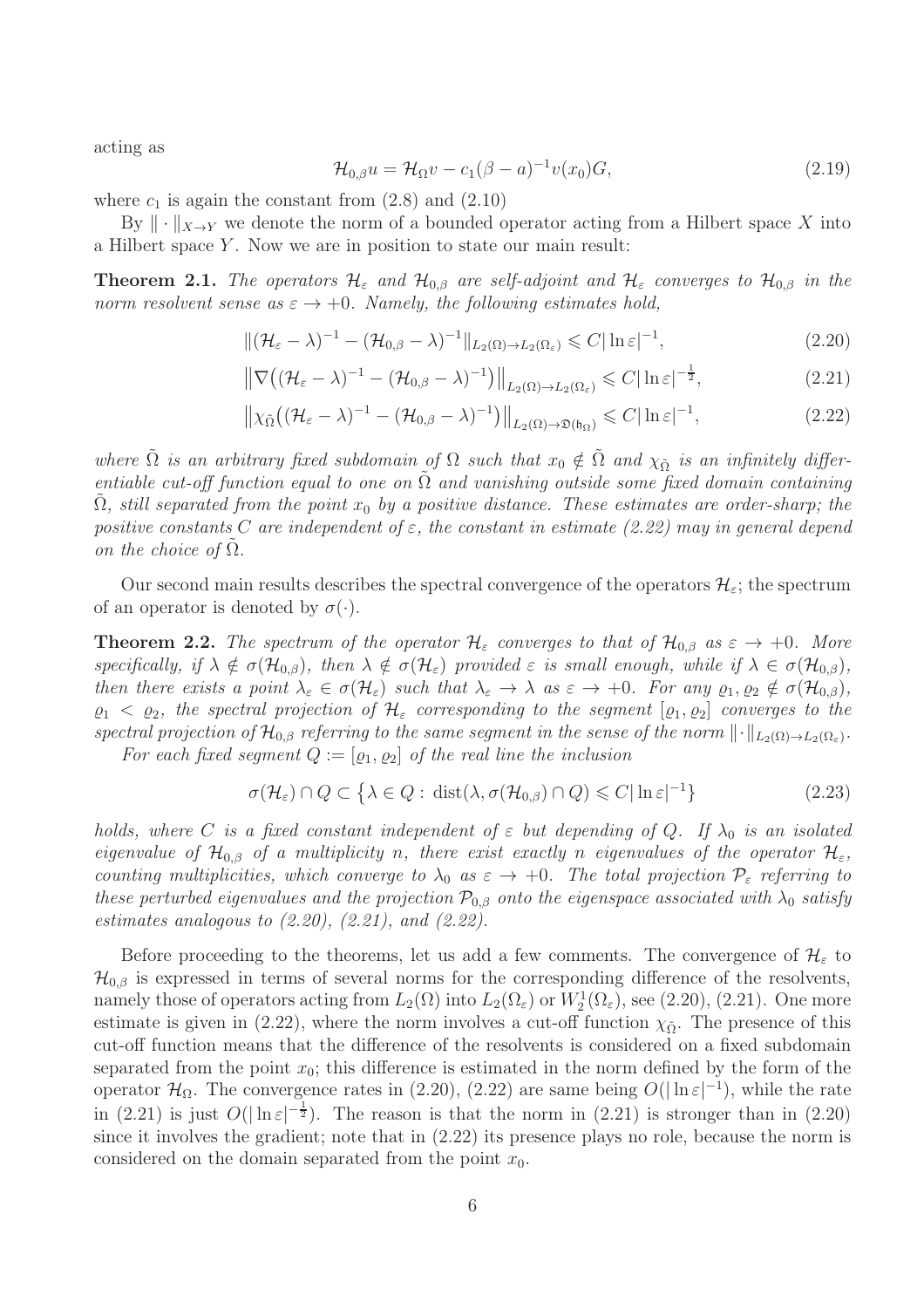As indicated in the introduction, the constant  $\beta$  defined by (2.17) can not take all values on the real line in view of  $(2.16)$ . This condition obviously fixes an upper bound for the admissible values of  $\beta$  and, at the same time, it is essential for our technique; should (2.17) fail, the convergence of our operator families could fail as well.

Our second result, Theorem 2.2, states the convergence of the spectrum and the associated spectral projections. This result is based essentially on standard theorems about the convergence of the spectra with respect to the resolvent norm, however, they can not be applied directly here since the operators  $\mathcal{H}_{\varepsilon}$  and  $\mathcal{H}_{0,b}$  act on different spaces. One more problem is that the functions in the domain of the limiting operator exhibit a logarithmic singularity at  $x_0$ . Nevertheless, we succeed to overcome these obstacles. Moreover, inclusion (2.23) provides, in fact, an estimate for the convergence rate of the spectrum, which turns out to be the same as in inequality (2.20). Indeed, this inclusion means that once we consider compact parts of the spectra of  $\mathcal{H}_{0,\beta}$  and  $\mathcal{H}_{\varepsilon}$ , the distance between the perturbed spectrum and the limiting one is of order  $O(|\ln \varepsilon|^{-1})$ . Considering then how the isolated eigenvalues of the operator  $\mathcal{H}_{0,\beta}$  bifurcate into the eigenvalues of  $\mathcal{H}_{\varepsilon}$ , we are able also to estimate the convergence rate for the associated spectral projections arriving at estimates that are the same as  $(2.20)$ ,  $(2.21)$ ,  $(2.22)$ .

# 3 Auxiliary results

Here we collect several auxiliary results, which will help us to prove Theorem 2.1 in the next section.

Lemma 3.1. The identity

$$
\int_{\partial \omega} \alpha_0(s) ds = \int_{\partial \omega} \frac{\nu \cdot A^{\frac{1}{2}} x(s)}{|A^{-\frac{1}{2}} x(s)|^2} ds = -\pi \operatorname{tr} A \tag{3.1}
$$

holds true.

Proof. Let us express the integral on the left-hand side of (3.1). We observe that

$$
\sum_{i,j=1}^{2} A_{ij}(x_0) \frac{\partial^2}{\partial x_i \partial x_j} \ln |A^{-\frac{1}{2}}(x - x_0)| = 0
$$

holds in the vicinity of  $x_0$ . To see that this the case, one can introduce local coordinates,  $y := A^{-\frac{1}{2}}(x - x_0)$ , in which the expression in question is nothing else than  $\Delta \ln |y|$ . Integrating it over  $\omega$  with a small disc centered at  $x_0$  deleted, using Green's formula, we get

$$
0 = \int_{\omega \setminus \{x: |y| < \delta\}} \sum_{i,j=1}^2 A_{ij}(x_0) \frac{\partial^2}{\partial x_i \partial x_j} \ln |A^{-\frac{1}{2}}(x - x_0)| \, dx = -\int_{\partial \omega} \frac{\partial}{\partial n} \ln |A^{-\frac{1}{2}}x(s)| \, ds - \int_{\{x: |y| = \delta\}} \frac{ds}{|y|}
$$

Evaluating the integrals on the right-hand side and taking the limit  $\delta \to +0$  in the second one, we find

$$
0 = -\int_{\partial \omega} \frac{\nu \cdot A^{\frac{1}{2}} x(s) ds}{|A^{-\frac{1}{2}} x(s)|^2} ds - \pi \operatorname{tr} A,
$$

in other words, the sought identity (3.1).

□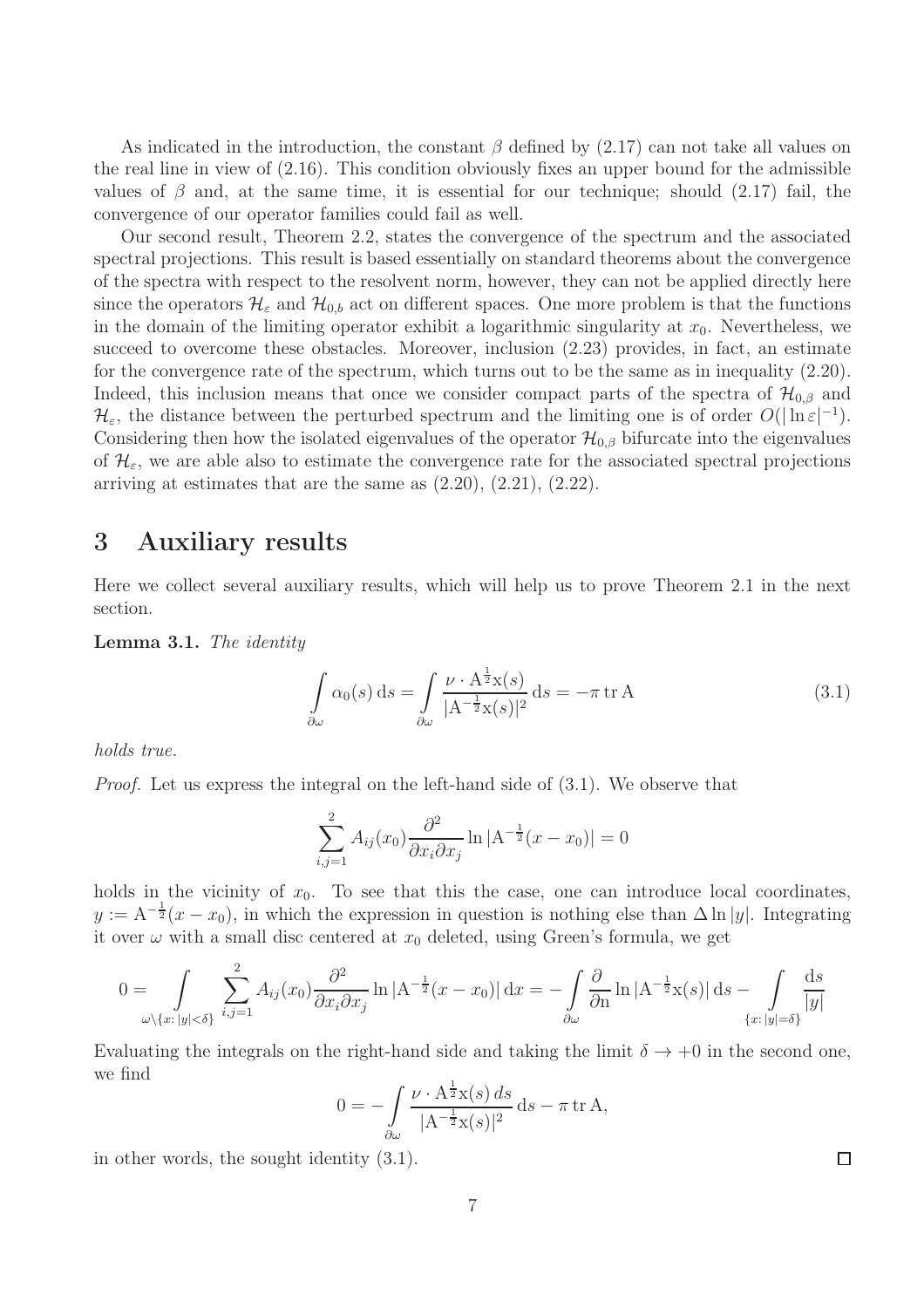In view of the assumptions made about the operator  $\mathcal{H}_{\Omega}$ , in particular, of the estimates (2.8) and (2.10), the spectrum of this operator is contained in the interval  $[c_2 - c_1, \infty)$ , and since  $c_2 > 0$ , the inverse operator  $(\mathcal{H}_{\Omega} + c_1)^{-1}$  is well-defined and bounded. In the following lemma we employ the polar coordinates  $(r, \theta)$  associated with the variables y.

**Lemma 3.2.** The boundary-value problem  $(2.13)$ ,  $(2.14)$  has a unique solution which belongs to  $W_2^2(\Omega \setminus B_\delta(x_0)) \cap C^1(\overline{B_\delta} \setminus \{x_0\})$  for all sufficiently small  $\delta > 0$  and has the following asymptotic behavior in the vicinity of  $x_0$ ,

$$
G(x) = \ln r + a + r\left(\left(a_1 \sin \theta + a_2 \cos \theta\right) \ln r + P(\sin \theta, \cos \theta)\right) + O(r^2 \ln^2 r), \quad x \to x_0,\tag{3.2}
$$

where a is a real number,  $a_1, a_2 \in \mathbb{C}$ , and P is a polynomial.

Proof. The differential expression (2.1) can be rewritten as

$$
\hat{\mathcal{H}} = -\sum_{i,j=1}^{2} A_{ij} \frac{\partial^2}{\partial x_i \partial x_j} + \sum_{j=1}^{2} \left( 2iA_j - \sum_{i=1}^{2} \frac{\partial A_{ij}}{\partial x_i} \right) \frac{\partial}{\partial x_j} + \left( i \sum_{j=1}^{2} \frac{\partial A_j}{\partial x_j} + A_0 \right). \tag{3.3}
$$

Using this representation and passing to the local variables y in the vicinity of the point  $x_0$ introduced in the proof of Lemma 3.1, it is straightforward to confirm that there exists a function

$$
G_0(x) = \ln r + r((a_1 \sin \theta + a_2 \cos \theta) \ln r + P(\sin \theta, \cos \theta))
$$
  
+ 
$$
r^2 (P_1(\sin \theta, \cos \theta) \ln^2 r + P_2(\sin \theta, \cos \theta) \ln r + P_3(\sin \theta, \cos \theta)),
$$
 (3.4)

where P and  $P_i = 1, 2, 3$ , are some polynomials, such that the function  $F_0(x) := (\hat{\mathcal{H}} + c_1)G_0(x)$ is continuously differentiable in the punctured neighborhood of the point  $x_0$  and exhibits there the following asymptotics,

$$
F_0(x) = \mathcal{O}(r \ln r), \quad x \to x_0. \tag{3.5}
$$

We seek the solution to the boundary-value problem  $(2.13)$ ,  $(2.14)$  in the form

$$
G(x) = G_1(x) + G_2(x), \quad G_1 := \chi_{\Omega} G_0,
$$
\n(3.6)

where for the unknown function  $G_2$  we obtain the operator equation

$$
(\mathcal{H}_{\Omega} + c_1)G_2 = F, \quad F := -\chi_{\Omega}F_0 + F_1.
$$
\n(3.7)

Here  $F_1$  is a linear combination of the products of the derivatives of  $G_0$  and  $\chi_{\Omega}$  up to the second order. If  $\delta > 0$  is chosen small enough to ensure that  $B_{2\delta}(x_0) \subset \Omega$ , the above indicated properties of the function  $F_0$  imply that F belongs to  $L_2(\Omega) \cap C^{\gamma}(\overline{B_{\delta}(x_0)})$  for all  $\gamma \in (0,1)$ .

Since the resolvent  $(\mathcal{H}_{\Omega} + c_1)^{-1}$  is well-defined, equation (3.7) has a unique solution which belongs to  $\mathfrak{D}(\mathcal{H}_{\Omega})$ . Moreover, using the standard Schauder estimates [11], we infer that it also belongs to  $C^{2+\gamma}(\overline{B}_{\delta})$ , which means, in particular, that the function  $G_2$  has the Taylor expansion,

$$
G_2(x) = a + a_3y_1 + a_4y_2 + O(|y|^2), \quad x \to x_0, \ a_3, a_4 \in \mathbb{C}, \tag{3.8}
$$

where  $y_1, y_2$  are the components of the vector  $y = A^{-\frac{1}{2}}(x - x_0)$ . Returning to the function G, we conclude that problem (2.13), (2.14) is uniquely solvable and identity (3.2) holds true.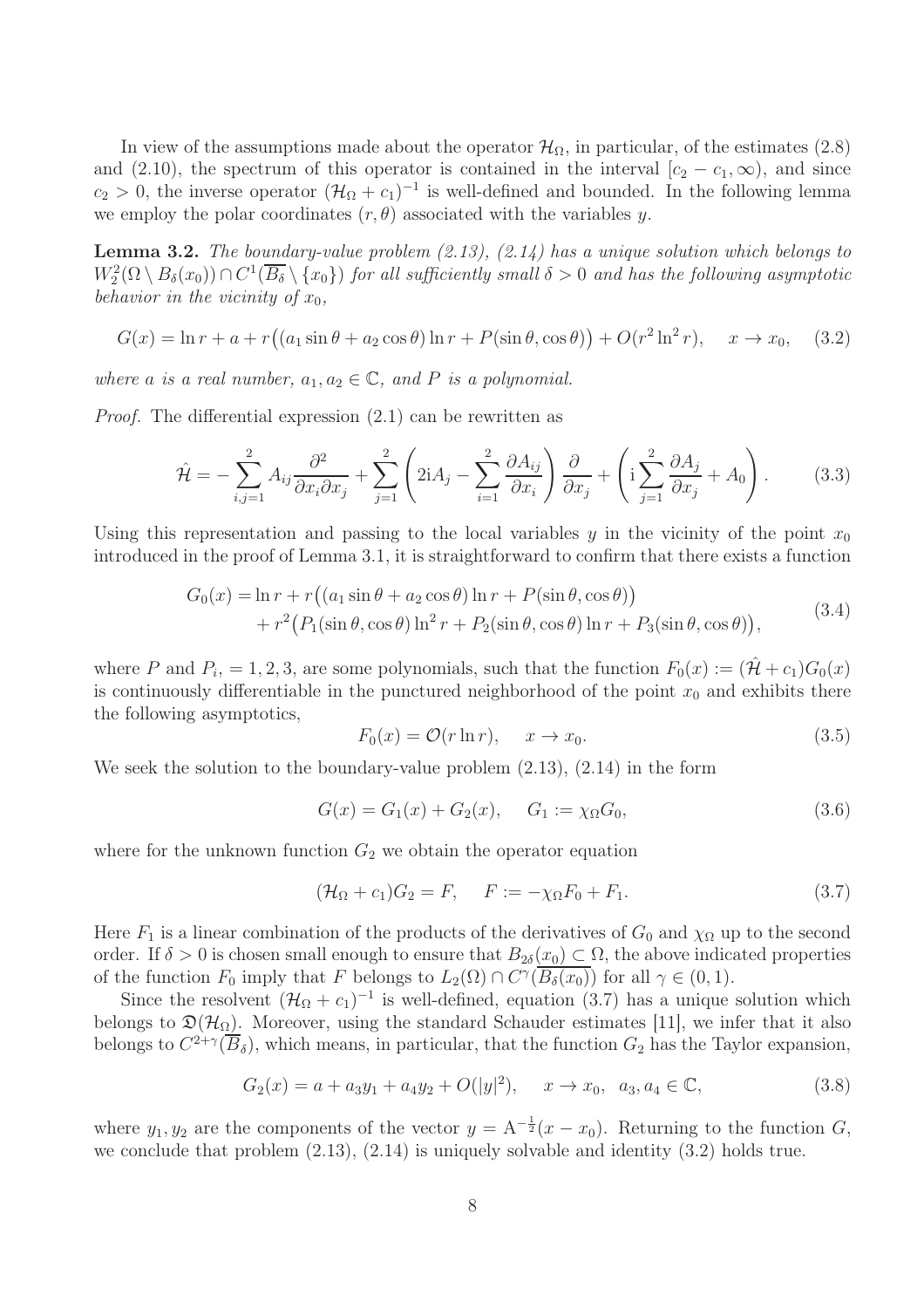It remains to check that the number  $a$  is real. According  $(3.7)$  and the definition of the functions  $G_0$  and F we have the identity

$$
\mathfrak{h}_{\Omega}[G_2] + c_1 \|G_2\|_{L_2(\Omega)}^2 = (F, G_2)_{L_2(\Omega)} = -((\hat{\mathcal{H}} + c_1)G_1, G_2)_{L_2(\Omega)},
$$
\n(3.9)

which can be rewritten as follows,

$$
\mathfrak{h}_{\Omega}[G_2] + c_1 \|G_2\|_{L_2(\Omega)}^2 - \left( (\hat{\mathcal{H}} + c_1)G_1, G_1 \right)_{L_2(\Omega)} = -\left( (\hat{\mathcal{H}} + c_1)G_1, G \right)_{L_2(\Omega)}.
$$
 (3.10)

We denote  $\Omega^{\tilde{\delta}} := \Omega \setminus \{x : |y| < \tilde{\delta}\}.$  In the last term on the left-hand side of (3.10) we integrate by parts once bearing in mind the asymptotics (3.2), (3.8), the identity (3.1), and the fact that  $G_1 = G_0$  holds in the vicinity of the point  $x_0$ , obtaining

$$
\begin{split} \left( (\mathcal{H}_{\Omega} + c_1) G_1, G_1 \right) L_2(\Omega) &= \lim_{\tilde{\delta} \to +0} \left( \sum_{i,j=1}^2 \left( A_{ij} \frac{\partial G_1}{\partial x_j}, \frac{\partial G_1}{\partial x_i} \right)_{L_2(\Omega^{\tilde{\delta}})} - 2 \operatorname{Im} \sum_{j=1}^2 \left( A_j \frac{\partial G_1}{\partial x_j}, G_1 \right)_{L_2(\Omega^{\tilde{\delta}})} \\ &+ \left( (A_0 + c_1) G_1, G_1 \right)_{L_2(\Omega^{\tilde{\delta}})} - \int_{\{x : |y| = \tilde{\delta}\}} \overline{G_0} \frac{\partial G_0}{\partial n} ds \right) \\ &= \lim_{\tilde{\delta} \to +0} \left( \sum_{i,j=1}^2 \left( A_{ij} \frac{\partial G_1}{\partial x_j}, \frac{\partial G_1}{\partial x_i} \right)_{L_2(\Omega^{\tilde{\delta}})} - 2 \operatorname{Im} \sum_{j=1}^2 \left( A_j \frac{\partial G_1}{\partial x_j}, G_1 \right)_{L_2(\Omega^{\tilde{\delta}})} \\ &+ \left( (A_0 + c_1) G_1, G_1 \right)_{L_2(\Omega^{\tilde{\delta}})} + \pi \operatorname{tr} A \ln \tilde{\delta} \right). \end{split} \tag{3.11}
$$

In the same way we integrate by parts twice on the right-hand side of (3.10),

$$
\left( (\hat{\mathcal{H}} + c_1) G_1, G \right)_{L_2(\Omega)} = \lim_{\tilde{\delta} \to +0} \int_{\{x : |y| = \tilde{\delta}\}} \left( G \frac{\overline{\partial G_0}}{\partial n} - \overline{G_0} \frac{\partial G}{\partial n} \right) ds = -\pi a \, \text{tr} \, \text{A}.
$$
 (3.12)

Substituting this identity together with (3.11) into (3.10), we obtain a formula for the constant a showing that it is real. This concludes the proof. □

Denote next  $\Pi_{\varepsilon} := B_{2R_2}(x_0) \setminus \omega_{\varepsilon}$ , then we have the following result.

**Lemma 3.3.** For all  $v \in W_2^1(\Pi_\varepsilon)$  the estimate

$$
||v||_{L_2(\partial\omega_{\varepsilon})}^2 \leqslant C\varepsilon \left( |\ln \varepsilon| ||\nabla v||_{L_2(\Pi_{\varepsilon})}^2 + ||v||_{L_2(\Pi_{\varepsilon})}^2 \right) \tag{3.13}
$$

is valid, where C is a fixed constant independent of  $\varepsilon$  and v. If, in addition, the function v is defined on entire ball  $B_{2R_2}(x_0)$  and belongs to  $W_2^1(B_{2R_2}(x_0))$ , then the estimate

$$
||v||_{L_2(B_{2R_2}(x_0)}^2 \leqslant C\varepsilon^2 \left( |\ln \varepsilon| ||\nabla v||_{L_2(B_{R_2}(x_0)}^2 + ||v||_{L_2(B_{2R_2}(x_0)}^2 \right),
$$
\n(3.14)

holds, where C is a fixed constant independent of  $\varepsilon$  and v.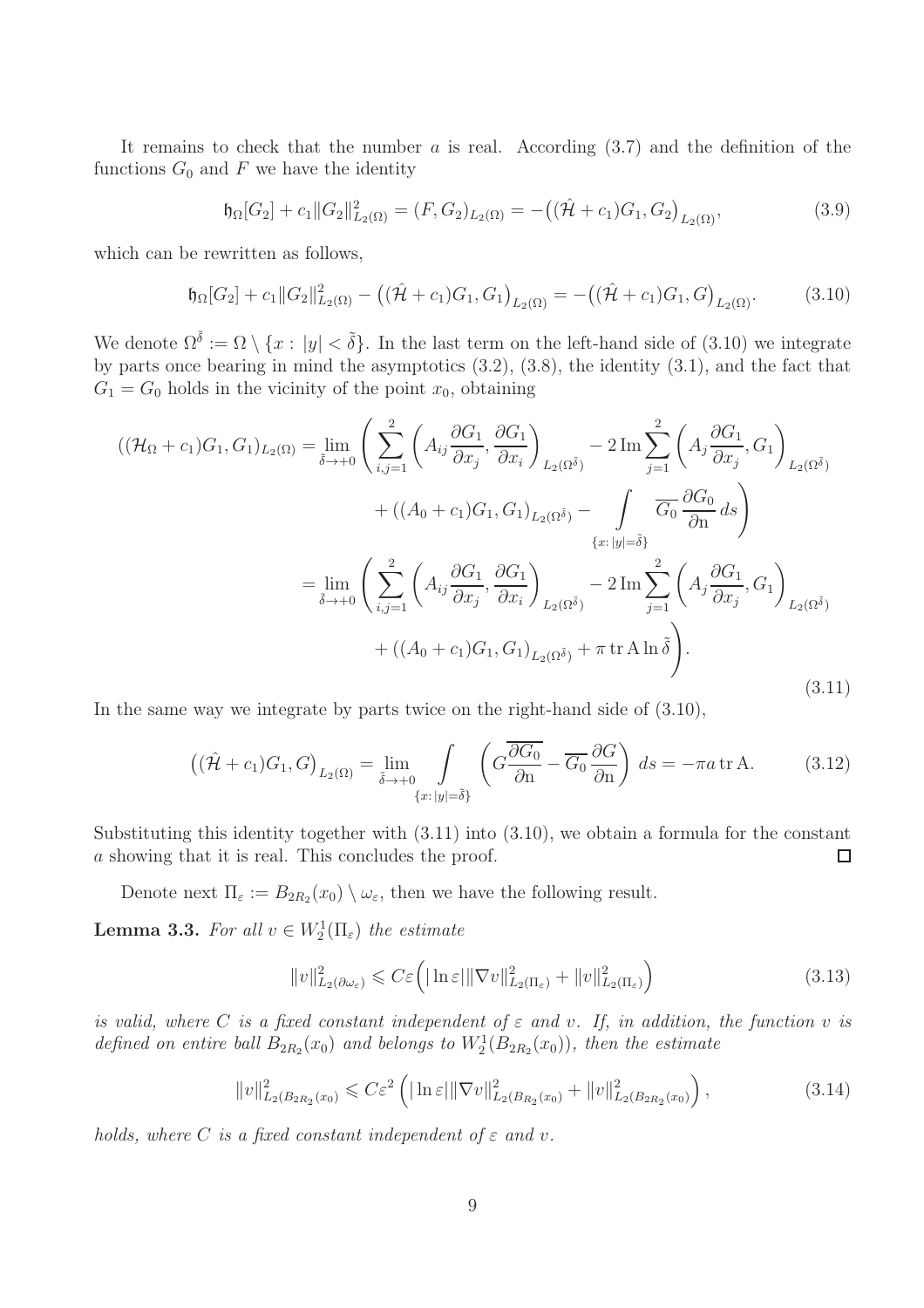*Proof.* We denote by  $\chi : \mathbb{R}_+ \to [0, 1]$  an infinitely differentiable cut-off function, equal to one if  $t < 1$  and vanishing for  $t > 2$ . It is clear that

$$
v(x) = v(x)\chi\left(\frac{|x - x_0|}{R_1\varepsilon}\right) =: v_{\varepsilon} \text{ on } \partial\omega_{\varepsilon}, \text{ and } v_{\varepsilon} = 0 \text{ on } \partial B_{2R_1\varepsilon}(x_0). \tag{3.15}
$$

We rescale variables,  $x \mapsto (x - x_0) \varepsilon^{-1}$ , and by standard embedding theorems we get

$$
\|v\|_{L_2(\partial\omega_{\varepsilon})}^2 = \varepsilon \|v_{\varepsilon}(x_0 + \varepsilon \cdot)\|_{L_2(\partial\omega)}^2
$$
  
\n
$$
\leq C\varepsilon \|\nabla v_{\varepsilon}(x_0 + \varepsilon \cdot)\|_{L_2(B_{2R_1}(0)\setminus\omega)}^2
$$
  
\n
$$
= C\varepsilon \|\nabla v_{\varepsilon}\|_{L_2(B_{2R_1\varepsilon}(x_0)\setminus\omega_{\varepsilon})}^2
$$
  
\n
$$
\leq C \left(\varepsilon \|\nabla v\|_{L_2(B_{2R_1\varepsilon}(x_0)\setminus\omega_{\varepsilon})}^2 + \varepsilon^{-1} \|v\|_{L_2(B_{2R_1\varepsilon}(x_0)\setminus B_{R_1\varepsilon}(x_0))}^2\right),
$$
\n(3.16)

where the symbol C stands for various inessential constants independent of  $\varepsilon$  and v. Let us estimate the term  $||u||_{L_2(B_{2R_1\varepsilon}(x_0)\setminus B_{R_1\varepsilon}(x_0))}^2$ .

It follows from (2.7) that

$$
v(x) = v(x)\chi\left(\frac{|x - x_0|}{R_2}\right) \quad \text{in} \ \ B_{2R_1\varepsilon}(x_0) \setminus \omega_{\varepsilon}.
$$

We denote  $r := |x-x_0|$  for  $x \in B_{2R_1\varepsilon}(x_0) \setminus B_{R_1\varepsilon}(x_0)$ , and furthermore, we put  $x' := x_0 + \frac{r'}{r}$  $\frac{r'}{r}(x-x_0),$ then we have

$$
|v(x)| = \left| \int_{2R_2}^r \frac{\partial}{\partial r} \left( v(x') \chi\left(\frac{r'}{R_2}\right) \right) dr' \right| \leqslant \int_{r}^{2R_2} |\nabla v(x')| \chi\left(\frac{r'}{R_2}\right) dr' + \frac{1}{R_2} \int_{r}^{2R_2} |v(x')| \left| \chi'\left(\frac{r'}{R_2}\right) \right| dr'.
$$

Using next Cauchy-Schwarz inequality together with the properties of the cut-off function, we arrive at the estimate

$$
|v(x)|^2 \leq 2\left(\int_{r}^{2R_2} |\nabla v(x')|\chi\left(\frac{r'}{R_2}\right) dr'\right)^2 + \frac{2}{R_2^2} \left(\int_{r}^{2R_2} |v(x')|\left|\chi'\left(\frac{r'}{R_2}\right)\right| dr'\right)^2
$$
  

$$
\leq 2\ln \frac{2R_2}{r} \int_{r}^{2R_2} |\nabla v(x')|^2 r' dr' + \frac{2\ln 2R_2}{R_2^2} \left(\sup_{t \in [1,2]} |\chi'(t)|\right)^2 \int_{r}^{2R_2} |v(x')|^2 r' dr'
$$
 (3.17)

Integrating this inequality over  $B_{2R_1\varepsilon}(x_0) \setminus B_{R_1\varepsilon}(x_0)$  we find

$$
||v||_{L_2(B_{2R_1\varepsilon}(x_0)\setminus B_{R_1\varepsilon}(x_0))}^2 \leq C\varepsilon^2 \left( |\ln \varepsilon| ||\nabla v||^2_{L_2(B_{R_2}(x_0)\setminus B_{R_1\varepsilon}(x_0))} + ||v||^2_{L_2(B_{2R_2}(x_0)\setminus B_{R_2}(x_0))} \right),
$$

and substituting finally from here into the right-hand side of (3.16) we obtain the sought estimate (3.13). Finally, if  $v oldsymbol{\in} W_2^1(B_{2R_2(x_0)})$ , we integrate estimate (3.17) over  $B_{2R_1\varepsilon}(x_0)$  and arrive immediately at estimate (3.14) which concludes the proof.  $\Box$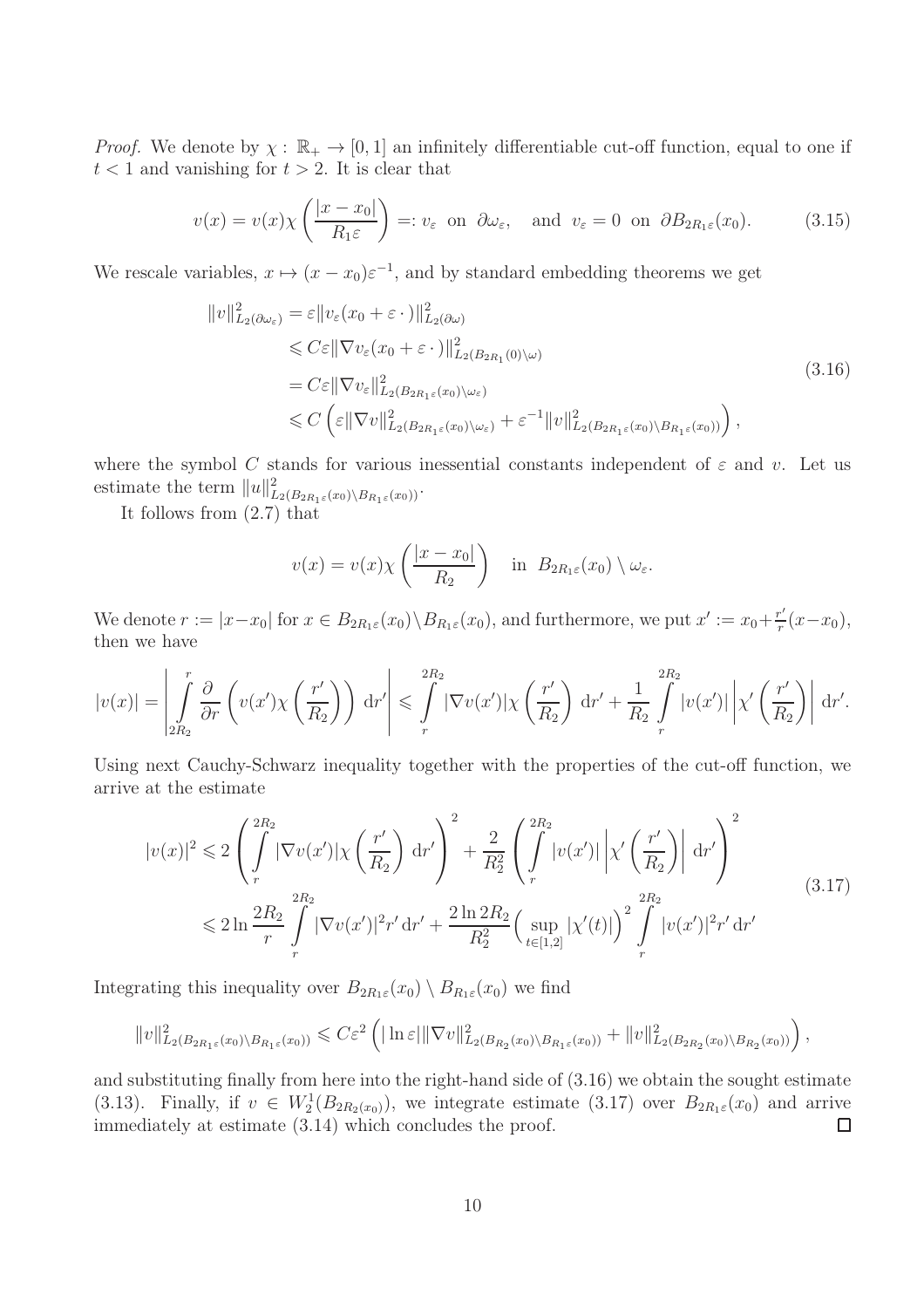**Lemma 3.4.** For all  $v \in W_2^1(\Pi_\varepsilon)$  satisfying the condition

$$
\int_{\partial \omega_{\varepsilon}} v \, ds = 0 \tag{3.18}
$$

the inequality

$$
||v||_{L_2(\partial \omega_\varepsilon)}^2 \leqslant C\varepsilon ||\nabla v||_{L_2(\Pi_\varepsilon)}^2 \tag{3.19}
$$

holds, where C is a constant independent of  $\varepsilon$  and v. If, in addition, the function v is defined on the entire ball  $B_{2R_2}(x_0)$  and  $v \in W_2^2(B_{2R_2}(x_0))$ , then

$$
||v||_{L_2(\partial\omega_{\varepsilon})}^2 \leqslant C\varepsilon^3 |\ln\varepsilon| ||v||_{W_2^2(B_{2R_2}(x_0))}^2,
$$
\n(3.20)

where C is a constant independent of  $\varepsilon$  and v.

*Proof.* Throughout the proof the symbol  $C$  stands for various inessential constants independent of  $\varepsilon$  and  $v$ . The function

$$
v_{\perp} := v - \langle v \rangle_{\omega}, \quad \langle v \rangle_{\omega} := \frac{1}{\varepsilon^2 |B_{2R_1(0)} \setminus \omega|} \int_{B_{2R_1\varepsilon}(x_0) \setminus \omega_{\varepsilon}} v \, dx, \tag{3.21}
$$

obviously satisfies the identities

$$
\int_{B_{2R_1\varepsilon}(x_0)\setminus\omega_{\varepsilon}} v_\perp(x) dx = 0, \qquad \int_{B_{2R_1}(0)\setminus\omega} v_\perp(x_0 + \varepsilon \cdot) dx = 0,
$$
\n(3.22)

which allow us to apply the Poincaré inequality in the following chain of estimates,

$$
||v_\perp||^2_{L_2(\partial\omega_\varepsilon)} = \varepsilon ||v_\perp(x_0 + \varepsilon \cdot)||^2_{L_2(\partial\omega)} \leqslant C\varepsilon ||\nabla v_\perp(x_0 + \varepsilon \cdot)||^2_{L_2(B_{2R_1}(0)\setminus\omega)} \leqslant C\varepsilon ||\nabla v||^2_{L_2(B_{2R_1\varepsilon}(x_0)\setminus\omega_\varepsilon)}.
$$

From this inequality in combination with (3.21) we infer that

$$
||v||_{L_2(\partial\omega_{\varepsilon})}^2 = ||v_\perp + \langle v\rangle_\omega||_{L_2(\partial\omega_{\varepsilon})}^2 \leqslant C\varepsilon \Big( ||\nabla v||_{L_2(B_{2R_1\varepsilon}(x_0)\setminus\omega_{\varepsilon})}^2 + |\langle v\rangle_\omega|^2 \Big). \tag{3.23}
$$

Let us assess  $\langle v \rangle_{\omega}$ . In the domain  $B_{2R_1(0)} \setminus \omega$  we consider the boundary-value problem

$$
\Delta X = \frac{|\partial \omega|}{|B_{2R_1}(0) \setminus \omega|} \text{ in } B_{2R_1(0)} \setminus \omega,
$$
  
\n
$$
\frac{\partial X}{\partial \nu} = 1 \text{ on } \partial \omega, \quad \frac{\partial X}{\partial \nu} = 0 \text{ on } \partial B_{2R_1}(0),
$$
\n(3.24)

where  $\nu$  is the unit outward normal to the boundary of  $B_{2R_1}(0) \setminus \omega$ . This problem is solvable because we have

$$
|\partial \omega| = \int_{\partial \omega} ds = \int_{\partial \omega} \frac{\partial X}{\partial \nu} ds = \int_{B_{2R_1}(0) \setminus \omega} \Delta X dx = |B_{2R_1}(0) \setminus \omega|.
$$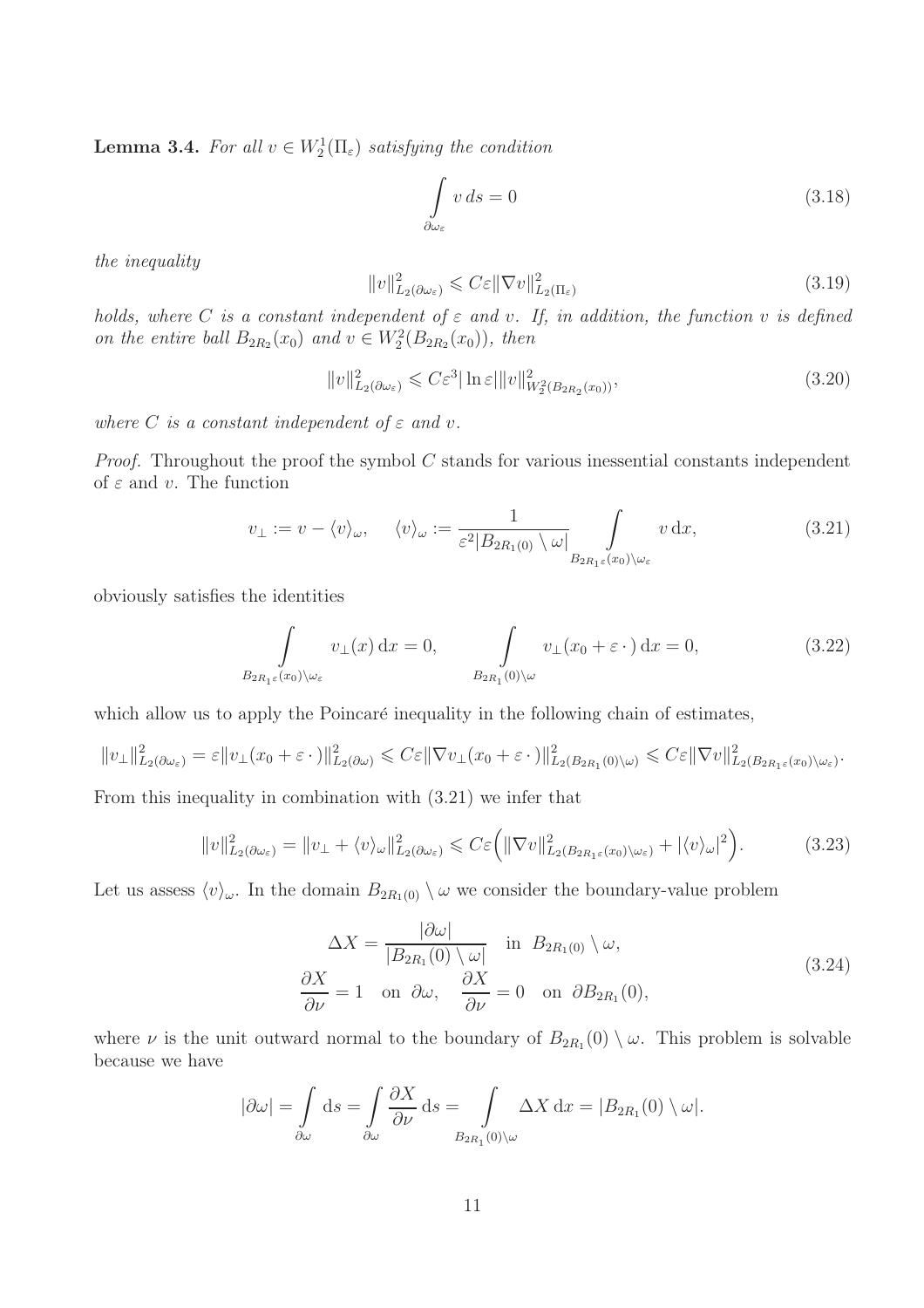In view of the assumed smoothness of the boundary  $\partial \omega$  and the standard Schauder estimate, we can conclude that  $X \in C^{(2+\gamma)}(\overline{B_{2R_1}(0) \setminus \omega})$  for all  $\gamma \in (0,1)$ . A solution to problem  $(3.24)$  is defined up to an additive constant which we fix it by the requirement

$$
\int_{B_{2R_1}(0)\setminus\omega} X(x) dx = 0.
$$
\n(3.25)

Combining problem (3.24) and assumption (3.18), we can rewrite  $\langle v \rangle_{\omega}$  using integration by parts,

$$
\langle v \rangle_{\omega} = \frac{1}{|\partial \omega|} \int_{B_{2R_1\varepsilon(x_0)} \setminus \omega_{\varepsilon}} v(x) \Delta X \left( \frac{x - x_0}{\varepsilon} \right) dx
$$
  
\n
$$
= \frac{1}{\varepsilon |\partial \omega|} \int_{\partial \omega_{\varepsilon}} v(x) ds - \frac{1}{\varepsilon |\partial \omega|} \int_{B_{2R_1\varepsilon}(x_0) \setminus \omega_{\varepsilon}} \nabla v(x) \cdot (\nabla X) \left( \frac{x - x_0}{\varepsilon} \right) dx
$$
(3.26)  
\n
$$
= -\frac{1}{\varepsilon |\partial \omega|} \int_{B_{2R_1\varepsilon}(x_0) \setminus \omega_{\varepsilon}} \nabla v(x) \cdot (\nabla X) \left( \frac{x - x_0}{\varepsilon} \right) dx,
$$

and consequently, by Cauchy-Schwarz inequality we can infer that

$$
|\langle v \rangle_{\omega}|^{2} \leq \frac{1}{\varepsilon^{2} |\partial \omega|^{2}} \|\nabla v\|_{L_{2}(B_{2R_{1}\varepsilon}(x_{0})\setminus\omega_{\varepsilon})}^{2} \left\| (\nabla X) \left( \frac{x - x_{0}}{\varepsilon} \right) \right\|_{L_{2}(B_{2R_{1}\varepsilon}(x_{0})\setminus\omega_{\varepsilon})}^{2} \leq C \|\nabla v\|_{L_{2}(B_{2R_{1}\varepsilon}(x_{0})\setminus\omega_{\varepsilon})}^{2}.
$$
\n(3.27)

This estimate together with (3.23) yields inequality (3.19).

Assume finally that  $v \in W_2^2(B_{2R_2}(x_0))$ . Then we can replace v in (3.17) with  $\frac{\partial v}{\partial x_i}$ ,  $i = 1, 2$ , and integrate such an estimate over  $B_{2R_1\varepsilon}(x_0)$ . This gives

$$
\|\nabla v\|_{L_2(2B_{R_1\varepsilon}(x_0))}^2 \le \|\nabla v\|_{L_2(2B_{R_1\varepsilon}(x_0))}^2 \le C\varepsilon^2 |\ln \varepsilon| \|v\|_{W_2^2(B_{2R_2}(x_0))},\tag{3.28}
$$

which in combination with  $(3.23)$ ,  $(3.27)$  implies  $(3.20)$  concluding thus the proof.

Next we consider for any  $v \in W_2^1(\Pi_\varepsilon)$  the mean value over the boundary of  $\omega_\varepsilon$ ,

$$
\langle v \rangle_{\partial \omega_{\varepsilon}} := \frac{1}{\varepsilon |\partial \omega|} \int_{\partial \omega_{\varepsilon}} v \, ds. \tag{3.29}
$$

 $\Box$ 

**Lemma 3.5.** For all  $\varphi \in C(\partial \omega)$  and all  $v \in W_2^2(B_{2R_2}(x_0))$  the inequality

$$
\left| \varepsilon^{-1} \int_{\partial \omega_{\varepsilon}} \varphi \left( \frac{s_{\varepsilon}}{\varepsilon} \right) v(x) \, ds - c(\varphi) v(x_0) \right| \leqslant C \varepsilon |\ln \varepsilon|^{\frac{1}{2}} \| v \|_{W_2^2(B_{2R_2}(x_0))}, \quad c(\varphi) := \int_{\partial \omega} \varphi(s) \, ds, \quad (3.30)
$$

holds true, where C is a constant independent of  $\varepsilon$  and v.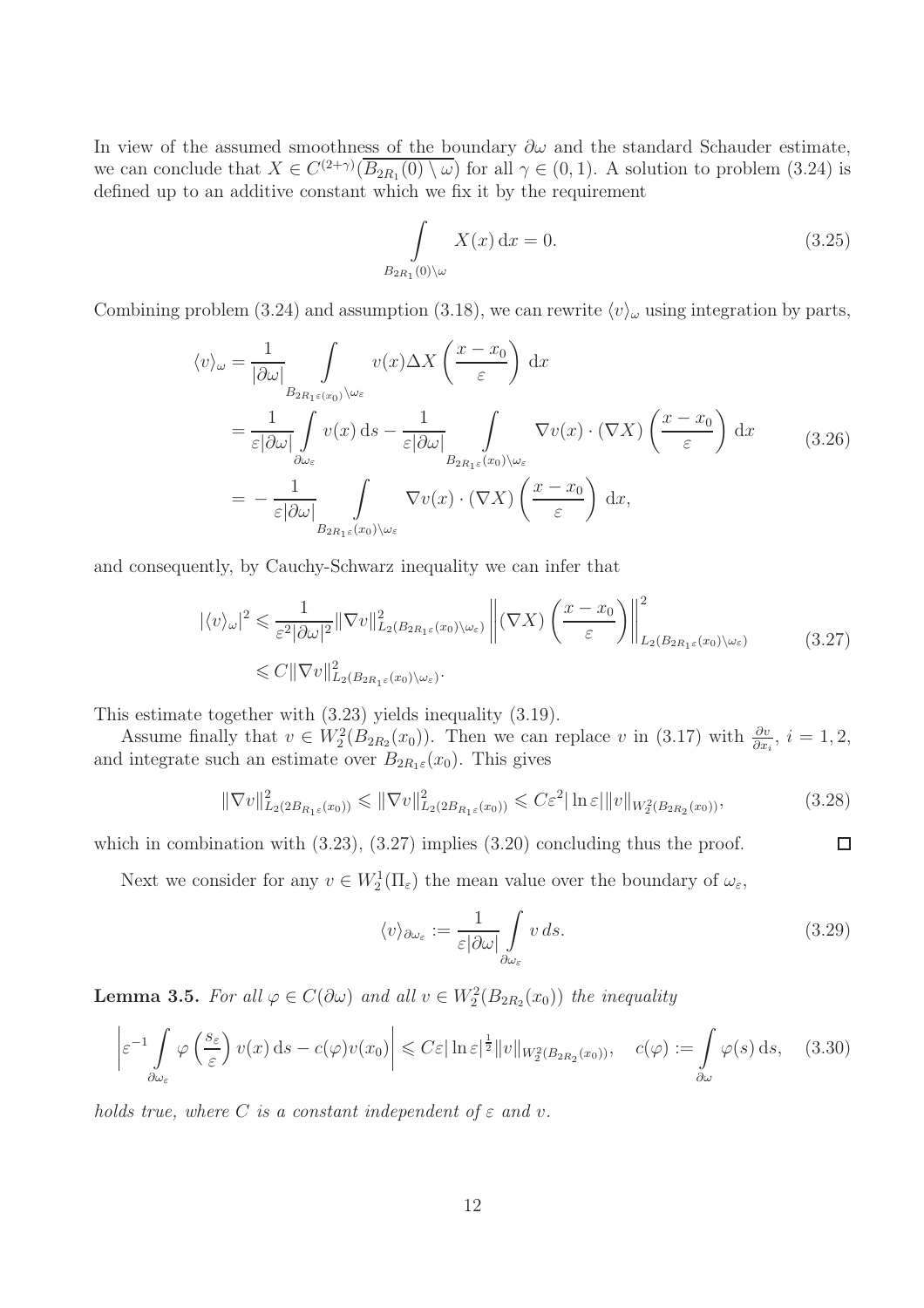Proof. We put

$$
v^{\perp} := v - \langle v \rangle_{\partial \omega_{\varepsilon}}, \quad \int_{\partial \omega_{\varepsilon}} v_{\perp} ds = 0,
$$

and note the following obvious identity,

$$
\varepsilon^{-1} \int_{\partial \omega_{\varepsilon}} \varphi \left( \frac{s_{\varepsilon}}{\varepsilon} \right) v(x) \, ds = \varepsilon^{-1} \langle v \rangle_{\partial \omega_{\varepsilon}} \int_{\partial \omega_{\varepsilon}} \varphi \left( \frac{s_{\varepsilon}}{\varepsilon} \right) \, ds + \varepsilon^{-1} \int_{\partial \omega_{\varepsilon}} \varphi \left( \frac{s_{\varepsilon}}{\varepsilon} \right) v^{\perp}(x) \, ds
$$
\n
$$
= c(\varphi) \langle v \rangle_{\partial \omega_{\varepsilon}} + \varepsilon^{-1} (v^{\perp}, \varphi)_{L_2(\partial \omega_{\varepsilon})}
$$
\n(3.31)

and from Lemma 3.4 we get

$$
\left|\varepsilon^{-1}(v^{\perp},\varphi)_{L_2(\partial\omega_{\varepsilon})}\right| \leqslant C\varepsilon|\ln\varepsilon|^{\frac{1}{2}}\|v\|_{W_2^2(B_{2R_2}(x_0))}.
$$
\n(3.32)

Let us assess the difference  $\langle v \rangle_{\partial \omega_{\varepsilon}} - v(x_0)$ . To this aim, we consider the boundary-value problem

$$
\Delta Y = 0 \quad \text{in } \omega \setminus \{0\}, \quad \frac{\partial Y}{\partial \nu} = 1 \quad \text{on } \partial \omega, \quad Y(x) = \frac{|\partial \omega|}{2\pi} \ln|x - x_0| + O(1), \quad x \to x_0, \tag{3.33}
$$

where  $\nu$  is the unit outward normal to the boundary of  $\omega$ . This problem has a unique solution up to a constant which can be chose in such a way that

$$
\int_{\omega} Y(x) dx = 0.
$$
\n(3.34)

in view of the assumed smoothness of the boundary  $\partial \omega$  and the standard Schauder estimate, we have  $Y \in C^{(2+\gamma)}(\overline{\omega \setminus B_\delta(0)})$  for any  $\gamma \in (0,1)$  and all  $\delta > 0$ .

Let  $v \in C^2(\omega_{\varepsilon})$ . Using integration by parts and taking into account the indicated properties of the function  $Y$  we get

$$
0 = \int_{\omega_{\varepsilon}} v \Delta Y \left( \frac{x - x_0}{\varepsilon} \right) dx = \varepsilon^{-1} \int_{\partial \omega_{\varepsilon}} v(x) ds - \int_{\partial \omega_{\varepsilon}} Y \left( \frac{x - x_0}{\varepsilon} \right) \frac{\partial v}{\partial \nu}(x) ds - |\partial \omega| v(x_0).
$$

Since the space  $C^2(\overline{\omega_{\varepsilon}})$  is dense in  $W_2^2(\omega_{\varepsilon})$ , the above identity holds for all  $v \in W_2^2(\omega_{\varepsilon})$  as well, and by Cauchy-Schwarz inequality and Lemma 3.3 it implies

$$
\left| \langle v \rangle_{\partial \omega_{\varepsilon}} - v(x_0) \right| = \frac{1}{|\partial \omega|} \left| \int_{\partial \omega_{\varepsilon}} Y \left( \frac{x - x_0}{\varepsilon} \right) \frac{\partial v}{\partial \nu}(x) \, ds \right|
$$
  

$$
\leq C \varepsilon^{\frac{1}{2}} \left\| \nabla v \right\|_{L_2(\partial \omega_{\varepsilon})} \leq C \varepsilon |\ln \varepsilon|^{\frac{1}{2}} \| v \|_{W_2^2(\omega_{\varepsilon})}.
$$

which together with  $(3.31)$ ,  $(3.32)$  yields the sought result.

## 4 Convergence

The goal of this section is to prove Theorems 2.1 and 2.2. The argument consists of two main parts. In the first we establish the self-adjointness of the operators  $\mathcal{H}_{\varepsilon}$  and  $\mathcal{H}_{0,\beta}$ , while the second part is devoted to the verification of the norm resolvent convergence and the spectral convergence.

 $\Box$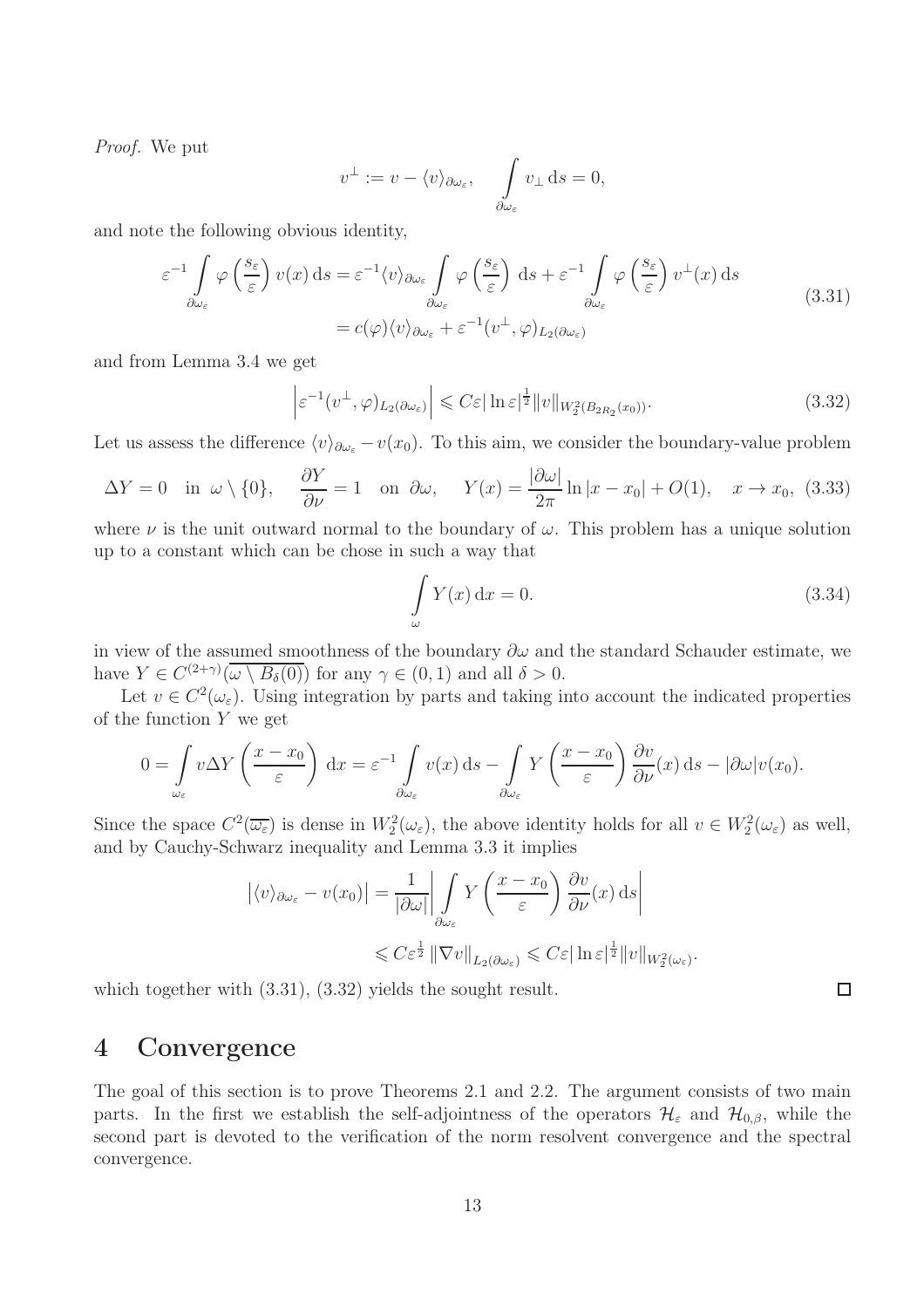## 4.1 Self-adjointness of the operator  $\mathcal{H}_{\varepsilon}$

We start by introducing a sesquilinear form  $\mathfrak{h}_{\varepsilon}$  in  $L_2(\Omega_{\varepsilon})$  defined by the identity

$$
\mathfrak{h}_{\varepsilon}(u,v) := \mathfrak{h}_{\Omega}\big((1-\chi_{\Omega})u,(1-\chi_{\Omega})v\big) + \mathfrak{h}_{\Omega_{0}\setminus\omega_{\varepsilon}}\big(\chi_{\Omega}u,(1-\chi_{\Omega})v\big) \n+ \mathfrak{h}_{\Omega_{0}\setminus\omega_{\varepsilon}}\big((1-\chi_{\Omega})u,\chi_{\Omega}v\big) + \mathfrak{h}_{\Omega_{0}\setminus\omega_{\varepsilon}}(\chi_{\Omega}u,\chi_{\Omega}v) - \varepsilon^{-1}(\alpha u,v)_{L_{2}(\partial\omega_{\varepsilon})}
$$
\n(4.1)

on the domain

$$
\mathfrak{D}(\mathfrak{h}_{\varepsilon}) := \left\{ u : (1 - \chi_{\Omega})u \in \mathfrak{D}(\mathfrak{h}_{\Omega}), \ \chi_{\Omega}u \in W_2^1(\Omega_0 \setminus \omega_{\varepsilon}) \right\}
$$
(4.2)

It is clear that this form is symmetric; let us check that it is associated with the operator  $\mathcal{H}_{\varepsilon}$ , in other words, that we have

$$
\mathfrak{h}_{\varepsilon}(u,v) = (\mathcal{H}_{\varepsilon}u,v)_{L_2(\Omega_{\varepsilon})} \quad \text{ for all } u \in \mathfrak{D}(\mathcal{H}_{\varepsilon}), \ v \in \mathfrak{D}(\mathfrak{h}_{\varepsilon}). \tag{4.3}
$$

Indeed, since  $u \in W_2^2(\Omega_0 \setminus \omega_\varepsilon)$ ,  $v \in W_2^1(\Omega_0 \setminus \omega_\varepsilon)$ , according the definition of  $\mathcal{H}_\varepsilon$ ,  $\mathfrak h$  and  $\chi_{\Omega}$ , we can use integration by parts to rewrite the last four terms on the right-hand side of (4.1) as follows,

$$
\mathfrak{h}_{\Omega_{0}\setminus\omega_{\varepsilon}}(\chi_{\Omega}u,(1-\chi_{\Omega})v)+\mathfrak{h}_{\Omega_{0}\setminus\omega_{\varepsilon}}((1-\chi_{\Omega})u,\chi_{\Omega}v)+\mathfrak{h}_{\Omega_{0}\setminus\omega_{\varepsilon}}(\chi_{\Omega}u,\chi_{\Omega}v)-\varepsilon^{-1}(\alpha u,v)_{L_{2}(\partial\omega_{\varepsilon})}
$$
\n
$$
=(\mathcal{H}_{\Omega}\chi_{\Omega}u,(1-\chi_{\Omega})v)_{L_{2}(\Omega_{0}\setminus\omega_{\varepsilon})}+(\mathcal{H}_{\Omega}(1-\chi_{\Omega})u,\chi_{\Omega}v)_{L_{2}(\Omega_{0}\setminus\omega_{\varepsilon})}+(\mathcal{H}_{\Omega}\chi_{\Omega}u,\chi_{\Omega}v)_{L_{2}(\Omega_{0}\setminus\omega_{\varepsilon})}
$$
\n
$$
=(\mathcal{H}_{\Omega}\chi_{\Omega}u,v)_{L_{2}(\Omega_{\varepsilon})}+(\mathcal{H}_{\Omega}(1-\chi_{\Omega})u,\chi_{\Omega}v)_{L_{2}(\Omega_{\varepsilon})}.
$$
\n(4.4)

As for the remaining term, since by assumptions made about the cut-off function  $\chi_{\Omega}$  we have  $(1 - \chi_{\Omega})u \in \mathfrak{D}(\mathcal{H}_{\Omega})$  and  $(1 - \chi_{\Omega})v \in \mathfrak{D}(\mathfrak{h}_{\Omega})$ , we infer that

$$
\mathfrak{h}_{\Omega}((1-\chi_{\Omega})u,(1-\chi_{\Omega})v)=(\mathcal{H}_{\Omega}(1-\chi_{\Omega})u,(1-\chi_{\Omega})v)_{L_{2}(\Omega)}=(\mathcal{H}_{\Omega}(1-\chi_{\Omega})u,(1-\chi_{\Omega})v)_{L_{2}(\Omega_{\varepsilon})}.
$$
(4.5)

We also have  $(1 - \chi_{\Omega})u \in W_2^2(\Omega_0)$ , and therefore

$$
\mathcal{H}_{\Omega}(1-\chi_{\Omega})u = \mathcal{\hat{H}}(1-\chi_{\Omega})u \quad \text{on} \ \Omega \setminus B_{R_2}(x_0). \tag{4.6}
$$

Substituting this identity together with  $(4.5)$ ,  $(4.4)$  into definition  $(4.1)$  we get

$$
\mathfrak{h}_{\varepsilon}(u,v) = \left(\mathcal{H}_{\Omega}(1-\chi_{\Omega})u, (1-\chi_{\Omega})v\right)_{L_{2}(\Omega_{\varepsilon})} + \left(\hat{\mathcal{H}}\chi_{\Omega}u, v\right)_{L_{2}(\Omega_{0}\setminus\omega_{\varepsilon})} \n+ \left(\hat{\mathcal{H}}(1-\chi_{\Omega})u, \chi_{\Omega}v\right)_{L_{2}(\Omega_{0}\setminus\omega_{\varepsilon})} \n= \left(\mathcal{H}_{\Omega}(1-\chi_{\Omega})u, v\right)_{L_{2}(\Omega_{\varepsilon})} - \left(\mathcal{H}_{\Omega}(1-\chi_{\Omega})u, \chi_{\Omega}\right)v\right)_{L_{2}(\Omega_{\varepsilon})} \n+ \left(\hat{\mathcal{H}}\chi_{\Omega}u, v\right)_{L_{2}(\Omega_{0}\setminus\omega_{\varepsilon})} + \left(\hat{\mathcal{H}}(1-\chi_{\Omega})u, \chi_{\Omega}v\right)_{L_{2}(\Omega_{0}\setminus\omega_{\varepsilon})} \n= \left(\mathcal{H}_{\Omega}(1-\chi_{\Omega})u, v\right)_{L_{2}(\Omega_{\varepsilon})} + \left(\hat{\mathcal{H}}\chi_{\Omega}u, v\right)_{L_{2}(\Omega_{\varepsilon})}
$$
\n(4.7)

which proves relation (4.3).

Our next step is to check that the form  $\mathfrak{h}_{\varepsilon}$  is semibounded from below. Here we shall make use of the following two auxiliary results concerning the function G introduced in Lemma 3.2.

**Lemma 4.1.** For all  $u \in \mathfrak{D}(\mathfrak{h}_{\varepsilon})$  we have the identity

$$
\mathfrak{h}_{\varepsilon}(G, u) + c_1(G, u)_{L_2(\Omega_{\varepsilon})} = \left(\frac{\partial G}{\partial n} - \varepsilon^{-1} \alpha G, u\right)_{L_2(\partial \omega_{\varepsilon})}.
$$
\n(4.8)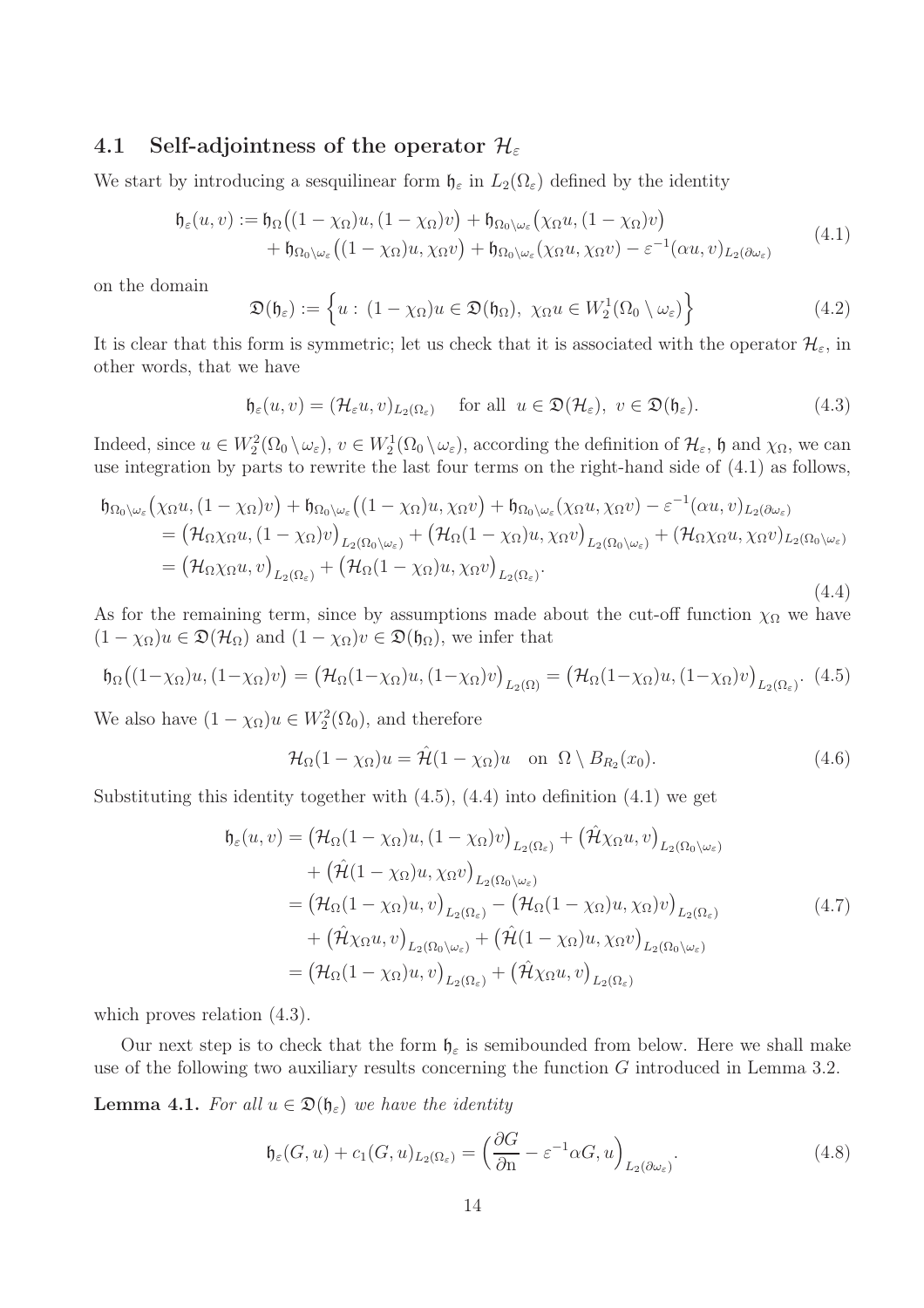*Proof.* To begin with, we observe that  $G \in \mathfrak{D}(\mathcal{H}_{\varepsilon})$ , and therefore the quantity  $\mathfrak{h}_{\varepsilon}(u, G)$  is well defined. It also follows from the definition of the function  $G$  and  $(4.6)$  that

$$
\mathfrak{h}_{\Omega}((1-\chi_{\Omega})G,(1-\chi_{\Omega})u)+c_1\big(G,(1-\chi_{\Omega})u\big)_{L_2(\Omega_{\varepsilon})}=-\mathfrak{h}_{\Omega_0\setminus\omega_{\varepsilon}}(\chi_{\Omega}G,(1-\chi_{\Omega})u).
$$
 (4.9)

Thus we have

$$
\mathfrak{h}_{\varepsilon}(G, u) + c_1(G, u)_{L_2(\Omega_{\varepsilon})} = \mathfrak{h}_{\Omega_0 \setminus \omega_{\varepsilon}} \big( (1 - \chi_{\Omega}) G, \chi_{\Omega} u \big) + \mathfrak{h}_{\Omega_0 \setminus \omega_{\varepsilon}} (\chi_{\Omega} G, \chi_{\Omega} u) - \varepsilon^{-1} (\alpha G, u)_{L_2(\partial \omega_{\varepsilon})}
$$
  
+ 
$$
c_1(G, \chi_{\Omega} u)_{L_2(\Omega_{\varepsilon})}
$$
  
= 
$$
\mathfrak{h}_{\Omega_0 \setminus \omega_{\varepsilon}} (G, \chi_{\Omega} u) + c_1(G, \chi_{\Omega} u)_{L_2(\Omega_{\varepsilon})} - \varepsilon^{-1} (\alpha G, u)_{L_2(\partial \omega_{\varepsilon})};
$$

integrating then by parts and using the equation that  $G$  satisfies, we arrive at  $(4.8)$ .

Lemma 4.2. The identities

$$
\left(\frac{\partial G}{\partial \mathbf{n}} - \varepsilon^{-1} \alpha G, G\right)_{L_2(\partial \omega_\varepsilon)} = K + \pi a \operatorname{tr} A + \mathcal{O}(\ln^{-1} \varepsilon),\tag{4.10}
$$

□

$$
\left(\frac{\partial G}{\partial \mathbf{n}} - \varepsilon^{-1} \alpha G\right) (\varepsilon^{-1} s_{\varepsilon}) = \varepsilon^{-1} \left(\ln^{-1} \varepsilon \, \Phi_1(\varepsilon^{-1} s_{\varepsilon}) + \ln^{-2} \varepsilon \, \Phi_2(\varepsilon^{-1} s_{\varepsilon}, \varepsilon)\right) \quad \text{on } \partial \omega_{\varepsilon} \tag{4.11}
$$

hold true, where where K is defined by formula  $(2.16)$  and

$$
\Phi_1(s) := -\alpha_0(s)(\ln|A^{-\frac{1}{2}}x(s)| + a) - \alpha_1(s), \tag{4.12}
$$

and  $\Phi_2 = \Phi_2(s, \varepsilon)$  is a function uniformly bounded in  $\varepsilon$  and  $s$ .

Proof. The stated asymptotic expansions  $(4.11)$ ,  $(4.12)$  can be easily confirmed by straightforward calculations using relations (3.2). These three formulæ in combination with the identities  $(3.1), (2.15)$  yield in turn  $(4.10)$  which concludes the proof.  $\Box$ 

Given an arbitrary  $u \in W_2^1(\Omega_\varepsilon)$  we denote

$$
u^{\perp} := u - \langle u \rangle_{G} G, \quad \langle u \rangle_{G} := \frac{\langle u \rangle_{\partial \omega_{\varepsilon}}}{\langle G \rangle_{\partial \omega_{\varepsilon}}},\tag{4.13}
$$

recalling that the averaging  $\langle \cdot \rangle_{\partial \omega_{\varepsilon}}$  was introduced in (3.29). Then in view of Lemma 4.1 we have

$$
\mathfrak{h}_{\varepsilon}(u, u) + c_{1} \|u\|_{L_{2}(\Omega_{\varepsilon})}^{2} = \mathfrak{h}_{\varepsilon}\left(u^{\perp} + \langle u \rangle_{G}G, u\right) + c_{1}\left(u^{\perp} + \langle u \rangle_{G}G, u\right)_{L_{2}(\Omega_{\varepsilon})}
$$
\n
$$
= \mathfrak{h}_{\varepsilon}\left(u^{\perp}, u\right) + c_{1}\left(u^{\perp}, u\right)_{L_{2}(\Omega_{\varepsilon})} + \langle u \rangle_{G}\left(\frac{\partial G}{\partial \Omega} - \varepsilon^{-1}\alpha G, u\right)_{L_{2}(\partial \omega_{\varepsilon})}
$$
\n
$$
= \mathfrak{h}_{\varepsilon}\left[u^{\perp}\right] + c_{1} \|u^{\perp}\|_{L_{2}(\Omega_{\varepsilon})}^{2} + |\langle u \rangle_{G}|^{2} \left(\frac{\partial G}{\partial \Omega} - \varepsilon^{-1}\alpha G, G\right)_{L_{2}(\partial \omega_{\varepsilon})}
$$
\n
$$
+ 2 \operatorname{Re}\langle u \rangle_{G}\left(\frac{\partial G}{\partial \Omega} - \varepsilon^{-1}\alpha G, u^{\perp}\right)_{L_{2}(\partial \omega_{\varepsilon})}.
$$
\n(4.14)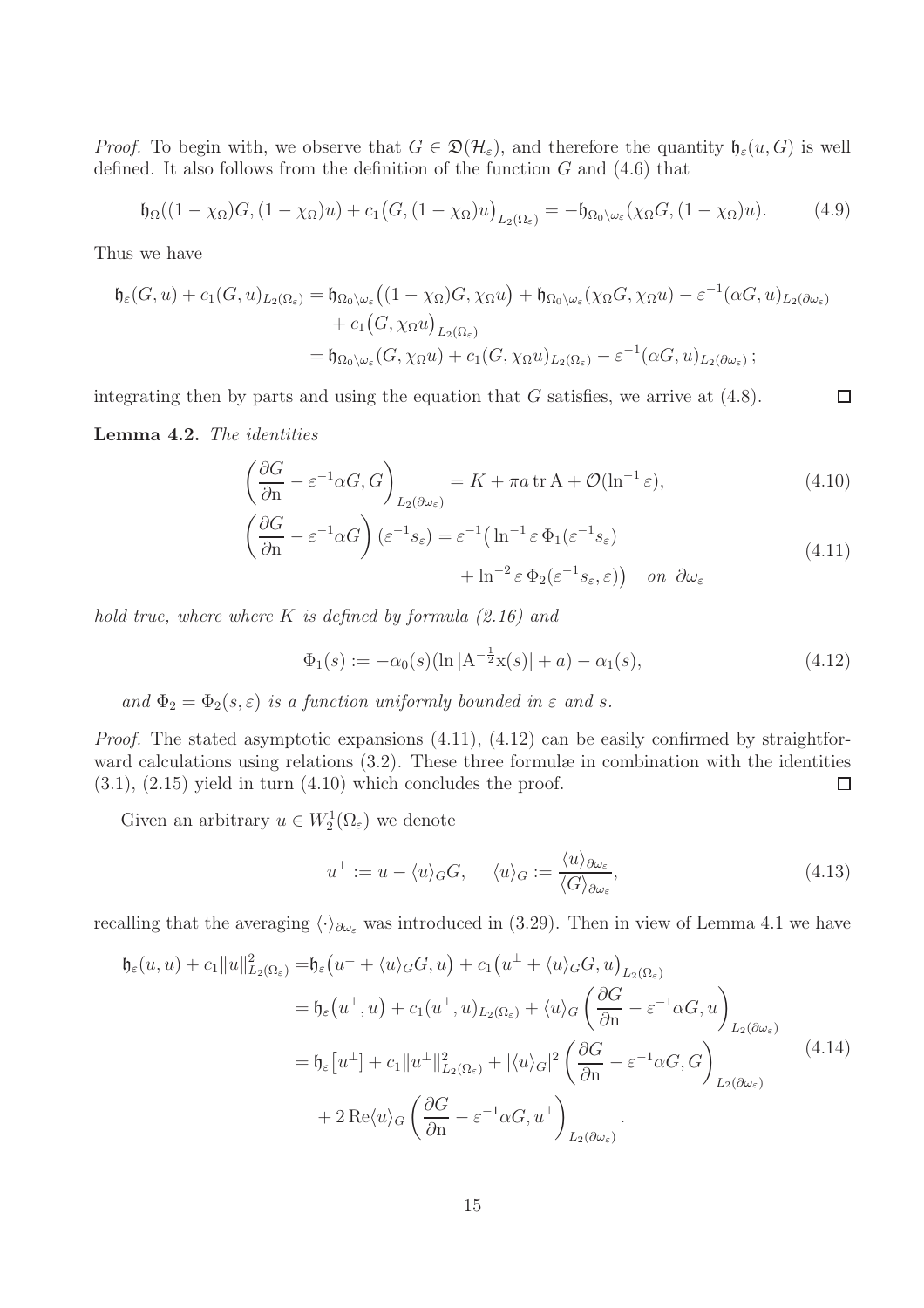In view of the asymptotics (4.11) we have

$$
\left(\frac{\partial G}{\partial \mathbf{n}} - \varepsilon^{-1} \alpha G, u^{\perp}\right)_{L_2(\partial \omega_{\varepsilon})} = \varepsilon^{-1} \ln^{-1} \varepsilon \left(\Phi_1 + \ln^{-1} \Phi_2, u^{\perp}\right)_{L_2(\partial \omega_{\varepsilon})}
$$

and therefore, by virtue of Lemma 3.4,

$$
\left| \left( \frac{\partial G}{\partial \mathbf{n}} - \varepsilon^{-1} \alpha G, u^{\perp} \right)_{L_2(\partial \omega_{\varepsilon})} \right| \leq C |\ln \varepsilon|^{-1} \| u^{\perp} \|_{W_2^1(B_{2R_2}(x_0) \setminus \omega_{\varepsilon})}, \tag{4.15}
$$

where C is a constant independent of  $\varepsilon$  and u.

To proceed we have to analyze the term  $\mathfrak{h}_{\varepsilon}(u^{\perp}, u^{\perp})$  in (4.14). The estimate (2.8) implies

$$
\mathfrak{h}_{\Omega}[(1 - \chi_{\Omega})u^{\perp}] + c_{1}||u^{\perp}||_{L_{2}(\Omega \setminus \Omega_{0})}^{2} \geq c_{2}||u^{\perp}||_{W_{2}^{1}(\Omega \setminus \Omega_{0})}^{2} + \mathfrak{h}_{\Omega_{0}}[(1 - \chi_{\Omega})u^{\perp}]
$$
\n
$$
= c_{2}||u^{\perp}||_{W_{2}^{1}(\Omega \setminus \Omega_{0})}^{2} + \mathfrak{h}_{\Omega_{0} \setminus \omega_{\varepsilon}}[(1 - \chi_{\Omega})u^{\perp}]. \tag{4.16}
$$

At the same time, it is straightforward to confirm that

$$
\mathfrak{h}_{\Omega_0 \setminus \omega_{\varepsilon}} \left[ (1 - \chi_{\Omega}) u^{\perp} \right] + \mathfrak{h}_{\Omega_0 \setminus \omega_{\varepsilon}} \left( (1 - \chi_{\Omega}) u^{\perp}, \chi_{\Omega} u^{\perp} \right) \n+ \mathfrak{h}_{\Omega_0 \setminus \omega_{\varepsilon}} \left( \chi_{\Omega} u^{\perp}, (1 - \chi_{\Omega}) u^{\perp} \right) + \mathfrak{h}_{\Omega_0 \setminus \omega_{\varepsilon}} \left[ \chi_{\Omega} u^{\perp} \right] = \mathfrak{h}_{\Omega_0 \setminus \omega_{\varepsilon}} [u^{\perp}],
$$
\n(4.17)

hence by the definition of the form  $\mathfrak{h}_{\varepsilon}$  and estimates (4.16), (2.10) we get

$$
\mathfrak{h}_{\varepsilon}[u^{\perp}] + c_{1}||u^{\perp}||_{L_{2}(\Omega_{\varepsilon})}^{2} \geqslant c_{2}||u^{\perp}||_{W_{2}^{1}(\Omega\setminus\Omega_{0})} + \mathfrak{h}_{\Omega_{0}\setminus\omega_{\varepsilon}}[u^{\perp}]
$$
  
+ 
$$
c_{1}||u^{\perp}||_{L_{2}(\Omega_{0}\setminus\omega_{\varepsilon})} - \varepsilon^{-1}(\alpha u^{\perp}, u^{\perp})_{L_{2}(\partial\omega_{\varepsilon})}
$$
  

$$
\geqslant c_{2}||u^{\perp}||_{W_{2}^{1}(\Omega_{\varepsilon})} - \varepsilon^{-1}(\alpha u^{\perp}, u^{\perp})_{L_{2}(\partial\omega_{\varepsilon})}.
$$
 (4.18)

By Lemma 3.4 and the definition of  $\alpha$  by (2.4) and (2.15) we also have

$$
\left|\varepsilon^{-1}(\alpha u^{\perp}, u^{\perp})_{L_2(\partial \omega_{\varepsilon})}\right| \leqslant C |\ln \varepsilon|^{-1} \|\nabla u^{\perp}\|_{L_2(\Omega_0 \setminus \omega_{\varepsilon})}^2,
$$
\n(4.19)

where C is a fixed constant independent of  $\varepsilon$  and u, hence in view of (4.18) we finally obtain

$$
\mathfrak{h}_{\varepsilon}[u^{\perp}] + c_1 \|u^{\perp}\|_{L_2(\Omega_{\varepsilon})}^2 \geqslant (c_2 - C |\ln \varepsilon|^{-1}) \|u^{\perp}\|_{L_2(\Omega_{\varepsilon})}^2. \tag{4.20}
$$

This estimate together with (4.15), (4.14), and (4.10) implies that

$$
\mathfrak{h}_{\varepsilon}(u, u) + c_1 \|u\|_{L_2(\Omega_{\varepsilon})}^2 \geqslant (c_2 - C |\ln \varepsilon|^{-1}) \|u^{\perp}\|_{W_2^1(\Omega_{\varepsilon})}^2 + (K + \pi a \operatorname{tr} A - C |\ln \varepsilon|^{-1}) |\langle u \rangle_G|^2, \tag{4.21}
$$

where C is again a fixed constant independent of  $\varepsilon$  and u. Furthermore, using Cauchy-Schwarz inequality it is easy to check that

$$
||u||_{L_2(\Omega_{\varepsilon})}^2 = ||u^{\perp}||_{L_2(\Omega_{\varepsilon})}^2 + 2 \operatorname{Re}\langle u \rangle_G(G, u^{\perp})_{L_2(\Omega_{\varepsilon})} + |\langle u \rangle_G|^2 ||G||_{L_2(\Omega_{\varepsilon})}^2
$$
  
\n
$$
\geq -\eta ||u^{\perp}||_{L_2(\Omega_{\varepsilon})}^2 + \frac{\eta ||G||_{L_2(\Omega_{\varepsilon})}^2}{1 + \eta} |\langle u \rangle_G|^2
$$
\n(4.22)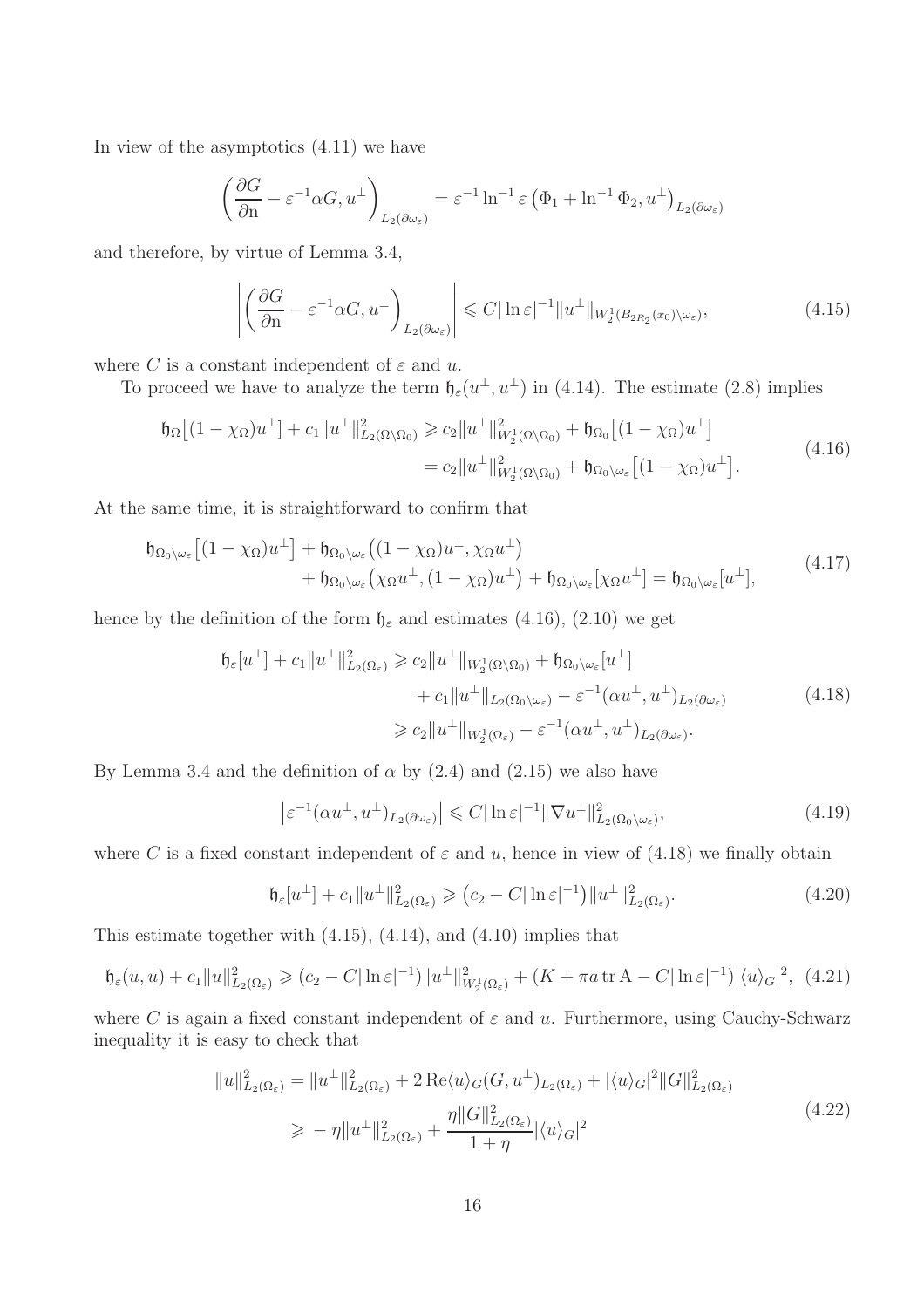holds for an arbitrary  $\eta \in (0,1)$ , and this identity in turn implies

$$
(c_2 - C|\ln \varepsilon|^{-1}) \|u^{\perp}\|_{W_2^1(\Omega_{\varepsilon})}^2 + (K + \pi a \operatorname{tr} A - C|\ln \varepsilon|^{-1}) |\langle u \rangle_G|^2 + c_3 \|u\|_{L_2(\Omega_{\varepsilon})}^2
$$
  
\n
$$
\geq (c_2 - C|\ln \varepsilon|^{-1}) \|\nabla u^{\perp}\|_{L_2(\Omega_{\varepsilon})}^2 + (c_2 - C|\ln \varepsilon|^{-1} - c_3 \eta) \|u^{\perp}\|_{L_2(\Omega_{\varepsilon})}^2
$$
  
\n
$$
+ \left(K + \pi a \operatorname{tr} A - C|\ln \varepsilon|^{-1} + c_3 \frac{\eta \|G\|_{L_2(\Omega_{\varepsilon})}^2}{1 + \eta}\right) |\langle u \rangle_G|^2
$$
\n(4.23)

for any  $c_3 > 0$ . Having in mind that  $||G||_{L_2(\Omega_{\varepsilon})}^2 = ||G||_{L_2(\Omega)}^2 + o(1)$ , we choose  $c_3$  and  $\eta$  in such a way that  $c_3\eta$  is less than  $c_2$  and  $\eta$  is small enough. In view of (2.16) we can achieve that

$$
c_2 - C|\ln \varepsilon|^{-1} - c_3\eta \geqslant c_4, \qquad K + \pi a \operatorname{tr} A - C|\ln \varepsilon|^{-1} + c_3 \frac{\eta ||G||^2_{L_2(\Omega_\varepsilon)}}{1 + \eta} \geqslant c_4 \tag{4.24}
$$

holds for all sufficiently small  $\varepsilon$ , where  $c_4$  is a fixed positive constant independent of  $\varepsilon$ , and  $c_3$  is independent of  $\varepsilon$  as well. By means of (4.21), (4.23) we then have

$$
\mathfrak{h}_{\varepsilon}[u] + c_5 \|u\|_{L_2(\Omega_{\varepsilon})}^2 \geqslant c_6 \left( \|u^{\perp}\|_{W_2^1(\Omega_{\varepsilon})}^2 + |\langle u \rangle_G|^2 \right),\tag{4.25}
$$

where  $c_5$  and  $c_6$  are fixed constants independent of  $\varepsilon$  and u.

We also observe that we if we replace estimate (4.16) by the identity

$$
\mathfrak{h}_{\Omega}\big[(1-\chi_{\Omega})u^{\perp}\big] + c_{1}\|u^{\perp}\|_{L_{2}(\Omega\setminus\Omega_{0})}^{2} = \mathfrak{h}_{\Omega}\big[(1-\chi_{\Omega})u^{\perp}\big] + c_{1}\|u^{\perp}\|_{L_{2}(\Omega\setminus\Omega_{0})}^{2} - \mathfrak{h}_{\Omega_{0}}\big[(1-\chi_{\Omega})u^{\perp}\big] + \mathfrak{h}_{\Omega_{0}}\big[(1-\chi_{\Omega})u^{\perp}\big]
$$

and proceed as in  $(4.17)$ – $(4.24)$ , taking in addition  $(4.25)$  into account, we get one more estimate, namely

$$
\mathfrak{h}_{\varepsilon}[u] + c_{5}||u||_{L_{2}(\Omega_{\varepsilon})}^{2} \geq \mathfrak{h}_{\Omega}\left[(1 - \chi_{\Omega})u^{\perp}\right] + c_{1}||u^{\perp}||_{L_{2}(\Omega\setminus\Omega_{0})}^{2} - \mathfrak{h}_{\Omega_{0}}\left[(1 - \chi_{\Omega})u^{\perp}\right] + c_{6}(||u^{\perp}||_{W_{2}^{1}(\Omega_{\varepsilon})}^{2} + |\langle u \rangle_{G}|^{2}),
$$
\n(4.26)

Finally, let us show that the form  $\mathfrak{h}_{\varepsilon}$  is closed. We recall that the domain  $\mathfrak{D}(\mathfrak{h}_{\Omega})$  is by assumption a subspace in  $W_2^1(\Omega)$  and take an arbitrary sequence  $u_n \in \mathfrak{D}(\mathfrak{h}_{\varepsilon})$  such that

$$
||u_n - u||_{L_2(\Omega_\varepsilon)} \to 0, \quad \mathfrak{h}_\varepsilon[u_n - u_m] \to 0 \quad \text{as } n, m \to \infty \tag{4.27}
$$

for some  $u \in L_2(\Omega_\varepsilon)$ . In view of (4.25), this immediately implies that

$$
||u_n^{\perp} - u_m^{\perp}||_{W_2^1(\Omega_\varepsilon)} \to 0, \quad \langle u_n - u_m \rangle_G \to 0 \quad \text{as } n, m \to \infty.
$$
 (4.28)

and taking (4.13) and (4.27) into account, we then conclude that

$$
||u_n - u_m||_{W_2^1(\Omega_\varepsilon)} \to 0 \quad \text{as } n, m \to \infty.
$$
 (4.29)

This  $u_n$  converges in  $W_2^1(\Omega_\varepsilon)$  and due to the first claim in (4.27), the limiting function is u which means that  $u \in W_2^1(\Omega_\varepsilon)$ . By definition (4.1) of the form  $\mathfrak{h}_{\varepsilon}$  together with (4.27), (4.29) this implies

$$
\mathfrak{h}_{\Omega}[(1-\chi_{\Omega})(u_n-u_m)]\to 0, \quad \|(1-\chi_{\Omega})u_n-(1-\chi_{\Omega})u\|_{L_2(\Omega_{\varepsilon})}\to 0 \quad \text{as } n,m\to\infty.
$$

Since the form  $\mathfrak{h}_{\Omega}$  is closed, it follows that  $(1 - \chi_{\Omega})u_n$  converges to  $(1 - \chi_{\Omega})u$  with respect to the norm in the subspace  $\mathfrak{D}(\mathfrak{h}_{\Omega})$  of the Sobolev space  $W_2^1(\Omega)$ . Consquently,  $(1 - \chi_{\Omega})u \in \mathfrak{D}(\mathfrak{h}_{\Omega})$ , and in view of (4.2) we may conclude that  $u \in \mathfrak{D}(\mathfrak{h}_{\Omega})$ , and also  $\mathfrak{h}_{\varepsilon}[u_n - u] \to 0$  as  $n \to \infty$ . This means that the form  $\mathfrak{h}_{\varepsilon}$  is closed.

This brings us to the desired conclusion: the operator  $\mathcal{H}_{\varepsilon}$  is associated with a closed symmetric sesquilinear form semibounded from below, and therefore it is self-adjoint.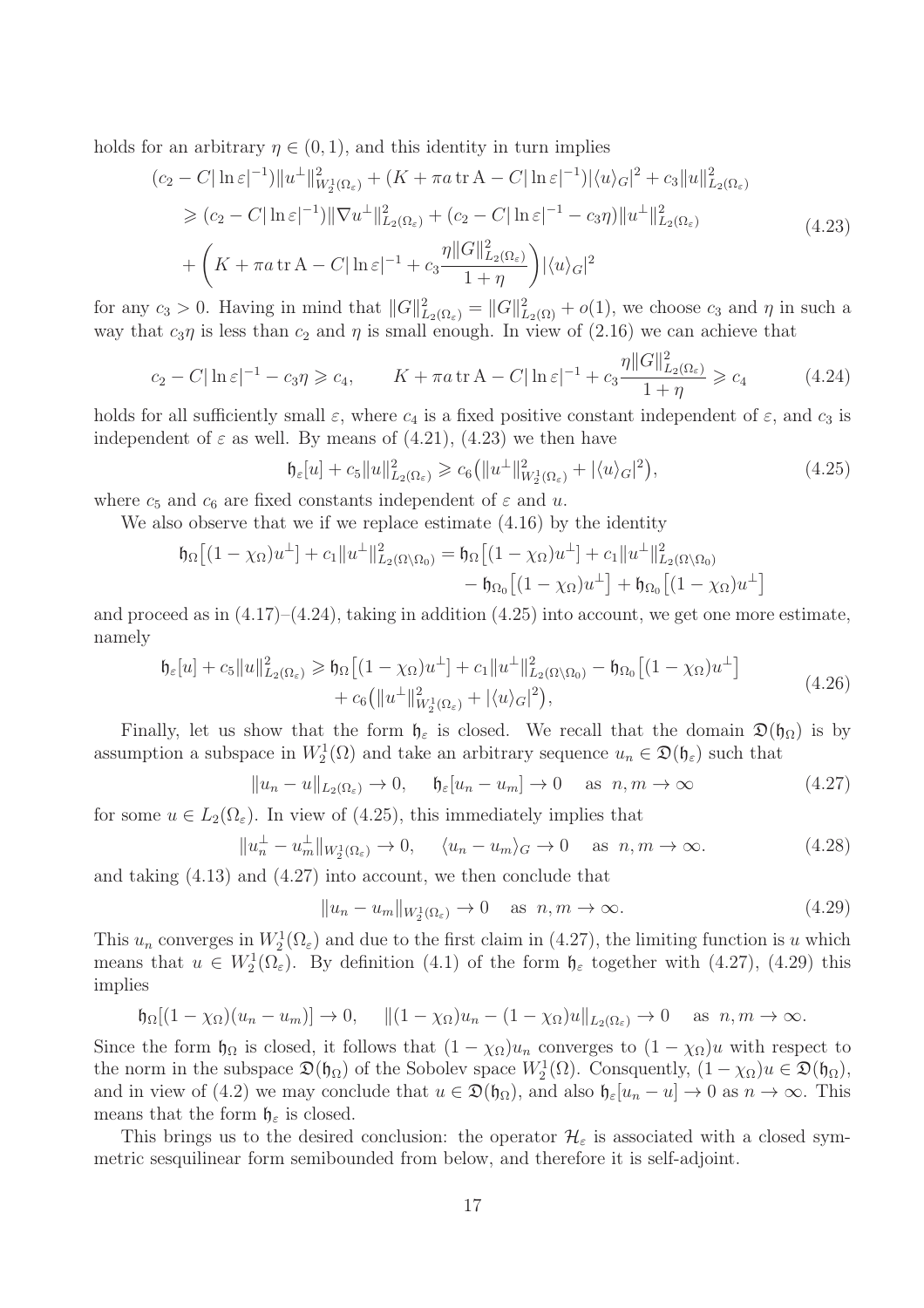## 4.2 Self-adjointness of the operator  $\mathcal{H}_{0,\beta}$

By definition, the domain of the adjoint operator  $\mathcal{H}_{0,\beta}^*$  consists of all  $v \in L_2(\Omega)$  such that there exists a function  $g \in L_2(\Omega)$  obeying the identity

$$
(\mathcal{H}_{0,\beta}u,v)_{L_2(\Omega)} = (u,g)_{L_2(\Omega)} \quad \text{for all} \ \ u \in \mathfrak{D}(\mathcal{H}_{0,\beta}), \quad \mathcal{H}_{0,\beta}^*v = g. \tag{4.30}
$$

Since  $u = u_0 + (\beta - a)^{-1}u_0(x_0)G$ ,  $u_0 \in \mathfrak{D}(\mathcal{H}_{\Omega})$ , we can rewrite the above identity as

$$
(\mathcal{H}_{\Omega}u_0 - c_1(\beta - a)^{-1}u_0(x_0)G, v)_{L_2(\Omega)} = (u_0, g)_{L_2(\Omega)} + (\beta - a)^{-1}u_0(x_0)(G, g)_{L_2(\Omega)}
$$

and hence,

$$
(\mathcal{H}_{\Omega}u_0, v)_{L_2(\Omega)} - (\beta - a)^{-1}u_0(x_0)(G, c_1v + g)_{L_2(\Omega)} = (u_0, g)_{L_2(\Omega)}.
$$
\n(4.31)

Proceeding as in the proof of Lemma 3.2, cf.  $(3.9)$ – $(3.12)$ , it is straightforward to check that

$$
(f, G)_{L_2(\Omega^{\delta})} + (\beta - a)^{-1} (\lambda + c_1) u_0(x_0) ||G||^2_{L_2(\Omega^{\delta})}
$$
  
+ 
$$
(\lambda + c_1) (u_0, G)_{L_2(\Omega^{\delta})} = - \int_{\{x : |y| = \delta\}} \left( \overline{G} \frac{\partial u_0}{\partial n} - u_0 \frac{\partial \overline{G}}{\partial n} \right) ds.
$$

Passing to the limit as  $\delta \to +0$  in the above identity, the left-hand side converges to the analogous expression with the scalar product referring to  $L_2(\Omega)$ . In view of Lemmata 3.3, 3.5 with  $\omega_{\varepsilon}$ replaced by  $\{x : |y| < \delta\}$  together with the asymptotics  $(3.2)$  and identity  $(3.1)$ , we also get

$$
\lim_{\delta \to +0} \int_{\{x: |y| = \delta\}} \overline{G} \frac{\partial u_0}{\partial n} ds = 0, \quad \lim_{\delta \to +0} \int_{\{x: |y| = \delta\}} u_0 \frac{\partial \overline{G}}{\partial n} ds = -\pi v(x_0) \operatorname{tr} A.
$$

Recalling the definition of  $u_0$ , the limit  $\delta \rightarrow +0$  thus yields

$$
-\pi u_0(x_0) \operatorname{tr} A = ((\mathcal{H}_{\Omega} + c_1)u_0, G)_{L_2(\Omega)} \tag{4.32}
$$

which allows us to rewrite (4.31) as

$$
(\mathcal{H}_{\Omega}u_0, v)_{L_2(\Omega)} - (\beta - a)^{-1}\kappa((\mathcal{H}_{\Omega} + c_1)u_0, G)_{L_2(\Omega)} = (u_0, g)_{L_2(\Omega)}, \quad \kappa := -\frac{(G, c_1v + g)_{L_2(\Omega)}}{\pi \operatorname{tr} A},
$$

or equivalently as

$$
(\mathcal{H}_{\Omega}u_0, v - (\beta - a)^{-1}\overline{\kappa}G)_{L_2(\Omega)} = (u_0, g + (\beta - a)^{-1}c_1\overline{\kappa}G)_{L_2(\Omega)}.
$$

Since the operator  $\mathcal{H}_{\Omega}$  is self-adjoint, the above identity implies that

$$
w := v - (\beta - a)^{-1} \overline{k} G \in \mathfrak{D}(\mathcal{H}_{\Omega}), \qquad \mathcal{H}_{0,\beta}^* w = g + (\beta - a)^{-1} c_1 \overline{\kappa} G. \tag{4.33}
$$

Using then the identity  $(4.32)$  with  $u_0$  replaced by w, we get

$$
-\pi w(x_0) \operatorname{tr} A = ((\mathcal{H}_{\Omega} + c_1)w, G)_{L_2(\Omega)} = (g + c_1v, G)_{L_2(\Omega)} = -\pi \overline{\kappa} \operatorname{tr} A,
$$

and therefore, by virtue of (4.33),

$$
v = w + (\beta - a)^{-1} w(x_0) G, \quad \mathcal{H}_{0,\beta}^* w = g + c_1 (\beta - a)^{-1} w(x_0) G, \quad w \in \mathfrak{D}(\mathcal{H}_{\Omega}),
$$

which means that  $\mathcal{H}_{0,\beta}^* = \mathcal{H}_{0,\beta}$ .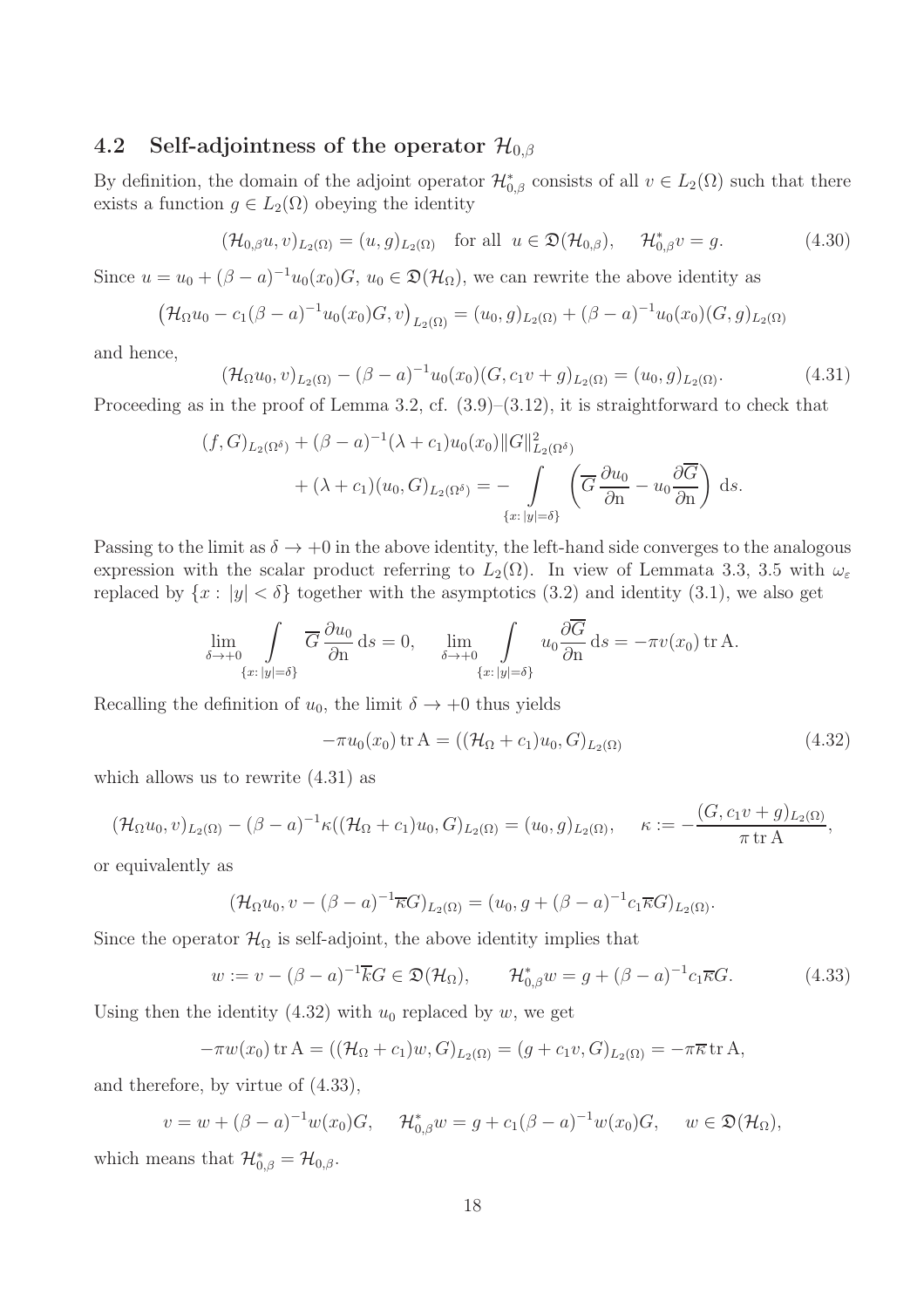#### 4.3 Resolvent convergence

Since both the operators  $\mathcal{H}_{\varepsilon}$  and  $\mathcal{H}_{0,\beta}$  are self-adjoint, their resolvents are well defined for  $\lambda$  away from the real axis, Im  $\lambda \neq 0$ . We choose an arbitrary  $f \in L_2(\Omega)$  and denote  $u_0 := (\mathcal{H}_{0,\beta} - \lambda)^{-1} f$ ,  $u_{\varepsilon} := (\mathcal{H}_{\varepsilon} - \lambda)^{-1} f$ , where in the latter definition the resolvent is applied to the restriction of the function f to  $\Omega_{\varepsilon}$ ; with an abuse of notation we keep the same symbol for it. We put  $v_{\varepsilon} := u_{\varepsilon} - u_0$ . This function obviously belongs to  $W_2^2(\Omega_\varepsilon)$  and solves the boundary-value problem

$$
(\hat{\mathcal{H}} - \lambda)v_{\varepsilon} = 0
$$
 in  $\Omega_{\varepsilon}$ ,  $\mathcal{B}v_{\varepsilon} = 0$  on  $\partial\Omega$ ,  $\frac{\partial v_{\varepsilon}}{\partial n} = \varepsilon^{-1}\alpha v_{\varepsilon} + g_{\varepsilon}$  on  $\partial\omega_{\varepsilon}$ ,

where

$$
g_{\varepsilon} := \left(\frac{\partial}{\partial n} - \varepsilon^{-1} \alpha\right) u_0.
$$
 (4.34)

The corresponding integral equation reads

$$
\mathfrak{h}_{\varepsilon}[v_{\varepsilon}] - \lambda \|v_{\varepsilon}\|_{L_2(\Omega_{\varepsilon})}^2 = -(g_{\varepsilon}, v_{\varepsilon})_{L_2(\partial \omega_{\varepsilon})}.
$$
\n(4.35)

The next step is to estimate the right-hand side in (4.35). Since  $u_0 \in \mathfrak{D}(\mathcal{H}_{0,\beta})$  according (2.18), it can be represented as

$$
u_0(x) = v_0(x) + (\beta - a)^{-1}v_0(x_0)G(x), \quad v_0 \in W_2^2(\Omega), \tag{4.36}
$$

and

$$
f = (\mathcal{H}_{0,\beta} - \lambda)u_0 = (\mathcal{H}_{\Omega} - \lambda)v_0 - (\beta - a)^{-1}(\lambda + c_1)v_0(x_0)G.
$$

Lemma 4.3. The inequality

$$
||v_0||_{W_2^1(\Omega)} + ||v_0||_{W_2^2(B_{2R_2}(x_0))} + |v_0(x_0)| \leq C||f||_{L_2(\Omega)}
$$

holds, where C is a constant independent of f but in general depending on  $\lambda$ .

*Proof.* Throughout the proof the symbol  $C$  stands again for various inessential constants independent of  $v_0$ . Since the operator  $\mathcal{H}_{0,\beta}$  is self-adjoint and  $\lambda \notin \sigma(\mathcal{H}_{0,\beta})$ , we immediately get

$$
||v_0||_{L_2(\Omega)}^2 + 2 \operatorname{Re} \overline{(\beta - a)^{-1} v_0(x_0)} (v_0, G)_{L_2(\Omega)} + |v_0(x_0)|^2 ||G||_{L_2(\Omega)}^2 = ||u_0||_{L_2(\Omega)}^2 \le \frac{||f||_{L_2(\Omega)}^2}{\operatorname{dist}(\lambda, \sigma(\mathcal{H}_{0,\beta}))^2}.
$$
\n(4.37)

We observe that the function  $v_0$  solves the operator equation

$$
(\mathcal{H}_{\Omega} - \lambda)v_0 = f + (\beta - a)^{-1}(\lambda + c_1)v(x_0)G \quad \text{in } \Omega.
$$
 (4.38)

Repeating the steps that led us to identity (4.32), we can confirm that

$$
(f, G)_{L_2(\Omega)} + (\lambda + c_1)(u_0, G)_{L_2(\Omega)} = -\pi v(x_0) \operatorname{tr} A.
$$

In view of (4.37), this implies that

$$
|v_0(x_0)| \leqslant C \|f\|_{L_2(\Omega)},\tag{4.39}
$$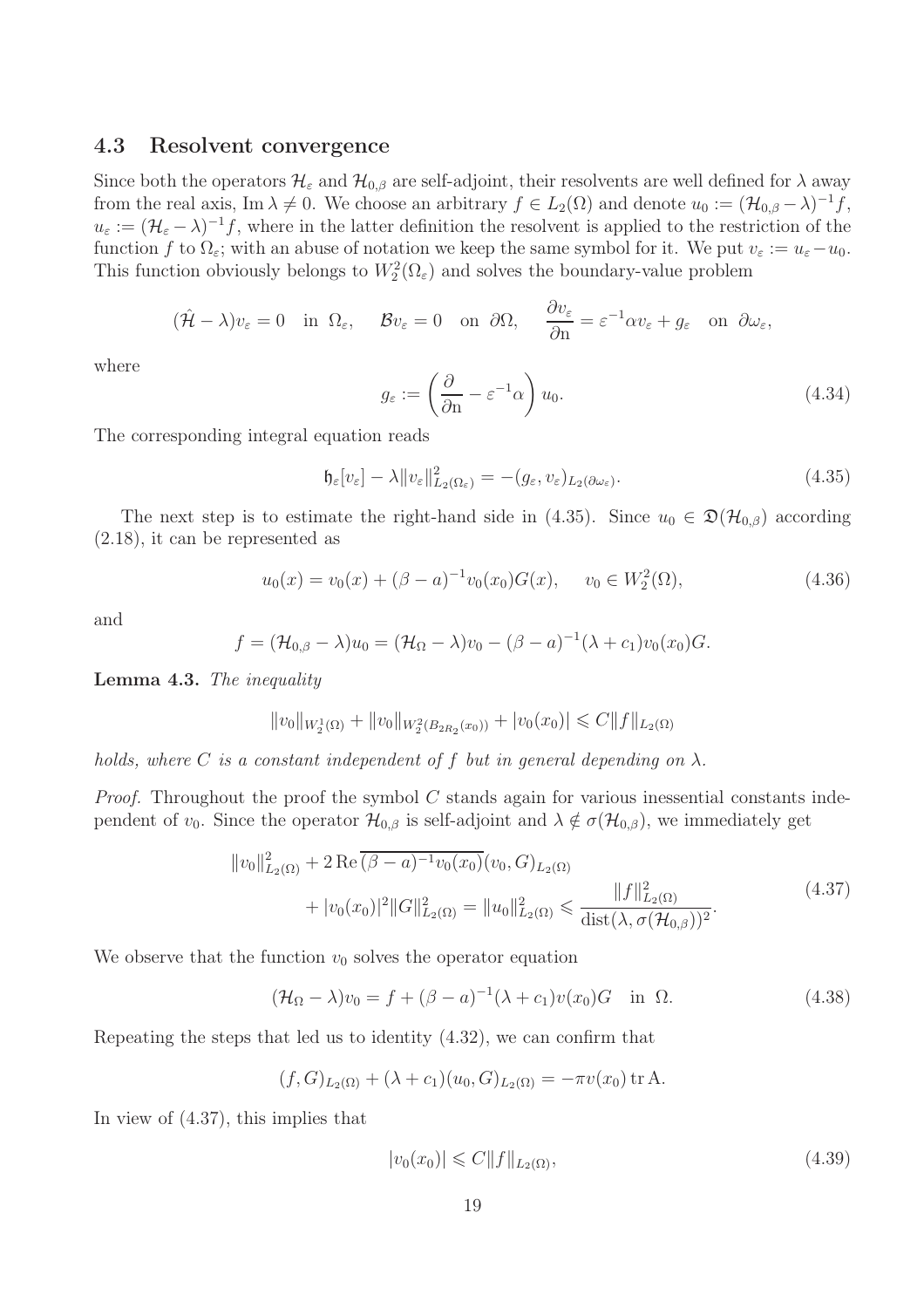and by Cauchy-Schwarz inequality we then find

$$
\left| \overline{(\beta - a)^{-1}v_0(x_0)}(v_0, G)_{L_2(\Omega)} \right| \leqslant |(\beta - a)^{-1}||v_0(x_0)|| ||v_0||_{L_2(\Omega)} ||G||_{L_2(\Omega)} \leqslant \frac{1}{2} ||v_0||^2_{L_2(\Omega)} + C ||f||^2_{L_2(\Omega)}.
$$

This estimate in combination with (4.37) yields

$$
||v_0||_{L_2(\Omega)}^2 \leqslant C||f||_{L_2(\Omega)}^2,\tag{4.40}
$$

thus by (4.39) we infer that the right-hand side in (4.38) can be estimated as

$$
||f + (\beta - a)^{-1}(\lambda + c_1)v(x_0)G||_{L_2(\Omega)} \leq C||f||_{L_2(\Omega)}.
$$

It follows then from (4.38) that

$$
||v_0||_{W_2^1(\Omega)} + ||v_0||_{W_2^2(B_{2R_2}(x_0))} + ||v_0||_{W_2^2(\Omega)} \leq C||f||_{L_2(\Omega)}
$$

and his estimate together with (4.40) completes the proof.

Recalling (3.29), (4.13), we represent functions  $v_{\varepsilon}$  and  $v_0$  as

$$
v_{0,\perp}(x) := v_0(x) - \langle v_0 \rangle_{\partial \omega_{\varepsilon}}, \quad v_{\varepsilon} = v_{\varepsilon}^{\perp} + \langle v_{\varepsilon} \rangle_{G} G, \quad \int_{\partial \omega_{\varepsilon}} v_{0,\perp} ds = \int_{\partial \omega} v_{\varepsilon}^{\perp} ds = 0. \quad (4.41)
$$

Furthermore, in view of (4.34) and (4.36) the function  $g_{\varepsilon}$  has the following representation,

$$
g_{\varepsilon} = g_{\varepsilon,1} + g_{\varepsilon,2} + g_{\varepsilon,3}, \qquad g_{\varepsilon,1} := \frac{\partial v_0}{\partial n},
$$
  

$$
g_{\varepsilon,2} := \varepsilon^{-1}(v_0 - v_0(x_0))\alpha, \qquad g_{\varepsilon,3} := v_0(x_0)(\beta - a)^{-1}\left(\frac{\partial G}{\partial \nu} - \varepsilon^{-1}\alpha G\right) - \varepsilon^{-1}\alpha v_0(x_0).
$$
 (4.42)

We have

$$
(g_{\varepsilon,1},v_{\varepsilon})_{L_2(\partial\omega_{\varepsilon})}=(g_{\varepsilon,1},v_{\varepsilon}^{\perp})_{L_2(\partial\omega_{\varepsilon})}+\overline{\langle v_{\varepsilon}\rangle_G}(g_{\varepsilon,1},G)_{L_2(\partial\omega_{\varepsilon})},
$$

and therefore from Lemmata 4.3, 3.3, and 3.4 we infer that

$$
\left| (g_{\varepsilon,1}, v_{\varepsilon})_{L_2(\partial \omega_{\varepsilon})} \right| \leqslant C \varepsilon |\ln \varepsilon| \|v\|_{W_2^2(B_{2R_2}(x_0))} \left( \|v_{\varepsilon}^{\perp}\|_{W_2^1(\Omega_{\varepsilon})} + |\langle v_{\varepsilon} \rangle_G| \right)
$$
  

$$
\leqslant C \varepsilon |\ln \varepsilon| \|f\|_{L_2(\Omega)} \left( \|v_{\varepsilon}^{\perp}\|_{W_2^1(\Omega_{\varepsilon})} + |\langle v_{\varepsilon} \rangle_G| \right).
$$
 (4.43)

As before, the symbol C stands for inessential constants independent of  $\varepsilon$ ,  $f$ ,  $v_0$ ,  $v_{\varepsilon}$ , and x.

In view of the decomposition (4.41), the function  $g_{\varepsilon,2}$  can be represented as

$$
g_{\varepsilon,2} = \varepsilon^{-1}(v_{0,\perp} + g_{\varepsilon,4})\alpha, \quad g_{\varepsilon,4} := \langle v_0 \rangle_{\partial \omega_{\varepsilon}} - v_0(x_0),
$$

and using Lemmata 3.3, 3.4, 3.5, and 4.3, we obtain

$$
\left| (g_{\varepsilon,2}, v_{\varepsilon})_{L_2(\partial \omega_{\varepsilon})} \right| \leq C \varepsilon^{-1} |\ln \varepsilon|^{-1} \left( \|v_{0,\perp}\|_{L_2(\partial \omega_{\varepsilon})} + \varepsilon^{\frac{1}{2}} |g_{\varepsilon,4}| \right) \|v_{\varepsilon}\|_{L_2(\partial \omega_{\varepsilon})} \leq C \varepsilon^{\frac{1}{2}} \|f\|_{L_2(\Omega)} \left( \|v_{\varepsilon}^{\perp}\|_{W_2^1(\Omega_{\varepsilon})} + |\langle v_{\varepsilon} \rangle_G| \right).
$$
\n(4.44)

 $\Box$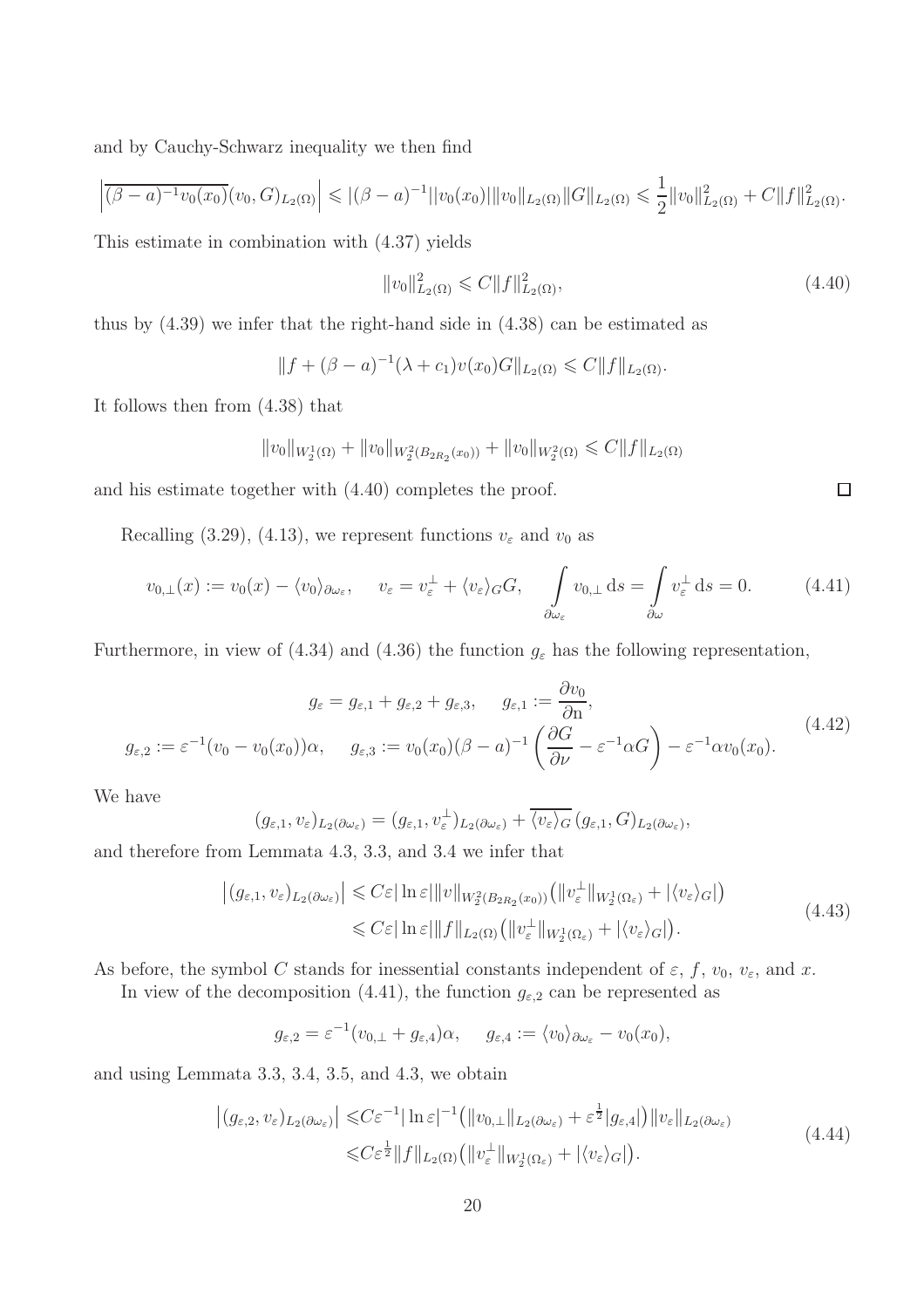Let us proceed to assessment of the scalar product  $(g_{\varepsilon,3}, v_{\varepsilon})_{L_2(\partial \omega_{\varepsilon})}$ . Using representation (4.42) together with  $(4.10)$ ,  $(2.15)$ , we get

$$
(g_{\varepsilon,3}, v_{\varepsilon})_{L_2(\partial \omega_{\varepsilon})} = (g_{\varepsilon,3}, v_{\varepsilon}^{\perp})_{L_2(\partial \omega_{\varepsilon})} + \langle v_{\varepsilon} \rangle_G (g_{\varepsilon,3}, G)_{L_2(\partial \omega_{\varepsilon})}
$$
(4.45)

and

$$
(g_{\varepsilon,3},G)_{L_2(\partial\omega_{\varepsilon})}=v_0(x_0)\big((\beta-a)^{-1}(K+\pi a \operatorname{tr} A)+\pi \operatorname{tr} A+\mathcal{O}(\ln^{-1}\varepsilon)\big).
$$

In view of (2.17) and Lemma 4.3 we thus have

$$
\left| \langle v_{\varepsilon} \rangle_G (g_{\varepsilon,3}, G)_{L_2(\partial \omega_{\varepsilon})} \right| \leqslant C |\ln \varepsilon|^{-1} \| f \|_{L_2(\partial \Omega)} \left| \langle v_{\varepsilon} \rangle_G \right|.
$$
 (4.46)

Next we use identities (4.11), (2.4) and Lemmata 3.4, 4.3 to estimate the first term on the right-hand side of (4.45),

$$
\left| (g_{\varepsilon,3}, v_{\varepsilon}^{\perp})_{L_2(\partial \omega_{\varepsilon})} \right| = \varepsilon^{-1} |\ln \varepsilon|^{-1} \left| \left( \Phi_1 - \alpha_0 + \ln^{-1} \varepsilon (\Phi_2 - \alpha_1), v_{\varepsilon}^{\perp} \right)_{L_2(\partial \omega_{\varepsilon})} \right|
$$
  
\$\leq C |\ln \varepsilon|^{-1} \|f\|\_{L\_2(\Omega)} \left( \|v\_{\varepsilon}^{\perp}\|\_{W\_2^1(\Omega\_{\varepsilon})} + |\langle v\_{\varepsilon} \rangle\_G| \right).

This estimate and (4.46) lead us to a bound for  $(g_{\varepsilon,3}, v_{\varepsilon})_{L_2(\partial\omega_{\varepsilon})}$ ,

$$
\left| (g_{\varepsilon,3}, v_{\varepsilon})_{L_2(\partial \omega_{\varepsilon})} \right| \leqslant C \|\ln \varepsilon|^{-1} \|f\|_{L_2(\Omega)} \big( \|v_{\varepsilon}^{\perp} \|_{W_2^1(\Omega_{\varepsilon})} + |\langle v_{\varepsilon} \rangle_G| \big).
$$

then (4.44), (4.43), and (4.42) imply the final estimate for the right-hand side in (4.35),

$$
\left| (g_{\varepsilon}, v_{\varepsilon})_{L_2(\partial \omega_{\varepsilon})} \right| \leqslant C |\ln \varepsilon|^{-1} \| f \|_{L_2(\Omega_{\varepsilon})} \left( \| v_{\varepsilon}^{\perp} \|_{W_2^1(\Omega_{\varepsilon})} + | \langle v_{\varepsilon} \rangle_G | \right).
$$
 (4.47)

Now we consider separately the imaginary and real part of the both sides of equation (4.35), then using (4.25) we arrive at

$$
\|v_{\varepsilon}\|_{L_2(\Omega_{\varepsilon})}^2 \leq C |\ln \varepsilon|^{-1} \|f\|_{L_2(\Omega_{\varepsilon})} \left( \|v_{\varepsilon}^{\perp}\|_{W_2^1(\Omega_{\varepsilon})} + |\langle v_{\varepsilon} \rangle_G|\right),
$$
  

$$
\|v_{\varepsilon}^{\perp}\|_{W_2^1(\Omega_{\varepsilon})}^2 + |\langle v_{\varepsilon} \rangle_G|^2 \leq C |\ln \varepsilon|^{-1} \|f\|_{L_2(\Omega_{\varepsilon})} \left( \|v_{\varepsilon}^{\perp}\|_{W_2^1(\Omega_{\varepsilon})} + |\langle v_{\varepsilon} \rangle_G|\right),
$$
\n(4.48)

where the second estimate implies

$$
||v_{\varepsilon}^{\perp}||_{W_2^1(\Omega_{\varepsilon})} + |\langle v_{\varepsilon} \rangle_G| \leq C |\ln \varepsilon|^{-1} ||f||_{L_2(\Omega_{\varepsilon})}.
$$
\n(4.49)

In this way we get the inequality

$$
||v_{\varepsilon}||_{L_2(\Omega_{\varepsilon})} \le ||v_{\varepsilon}^{\perp}||_{L_2(\Omega_{\varepsilon})} + |\langle v_{\varepsilon} \rangle_G| ||G||_{L_2(\Omega_{\varepsilon})} \le C |\ln \varepsilon|^{-1} ||f||_{L_2(\Omega_{\varepsilon})}
$$
(4.50)

which proves the convergence  $(2.20)$ .

As for the second claim of Theorem 2.1, using asymptotics (3.2) it is easy to check that

$$
\|\nabla G\|_{L_2(\Omega_0\setminus\omega_\varepsilon)} \leq C |\ln \varepsilon|^{\frac{1}{2}}, \quad \|\nabla (1 - \chi_{\Omega})G\|_{L_2(\Omega_\varepsilon)} + \mathfrak{h}_{\Omega}[(1 - \chi_{\Omega})G] \leq C. \tag{4.51}
$$

and consequently, by virtue of (4.49),

$$
\|\nabla v_{\varepsilon}\|_{L_2(\Omega_{\varepsilon})}^2 \leq 2\|\nabla v_{\varepsilon}^{\perp}\|_{L_2(\Omega_{\varepsilon})}^2 + 2|\langle v_{\varepsilon} \rangle_G|^2 \|\nabla G\|_{L_2(\Omega_{\varepsilon})}^2 \leq C |\ln \varepsilon|^{-1} \|f\|_{L_2(\Omega)}^2. \tag{4.52}
$$

This inequality in combination with (4.50) proves (2.21).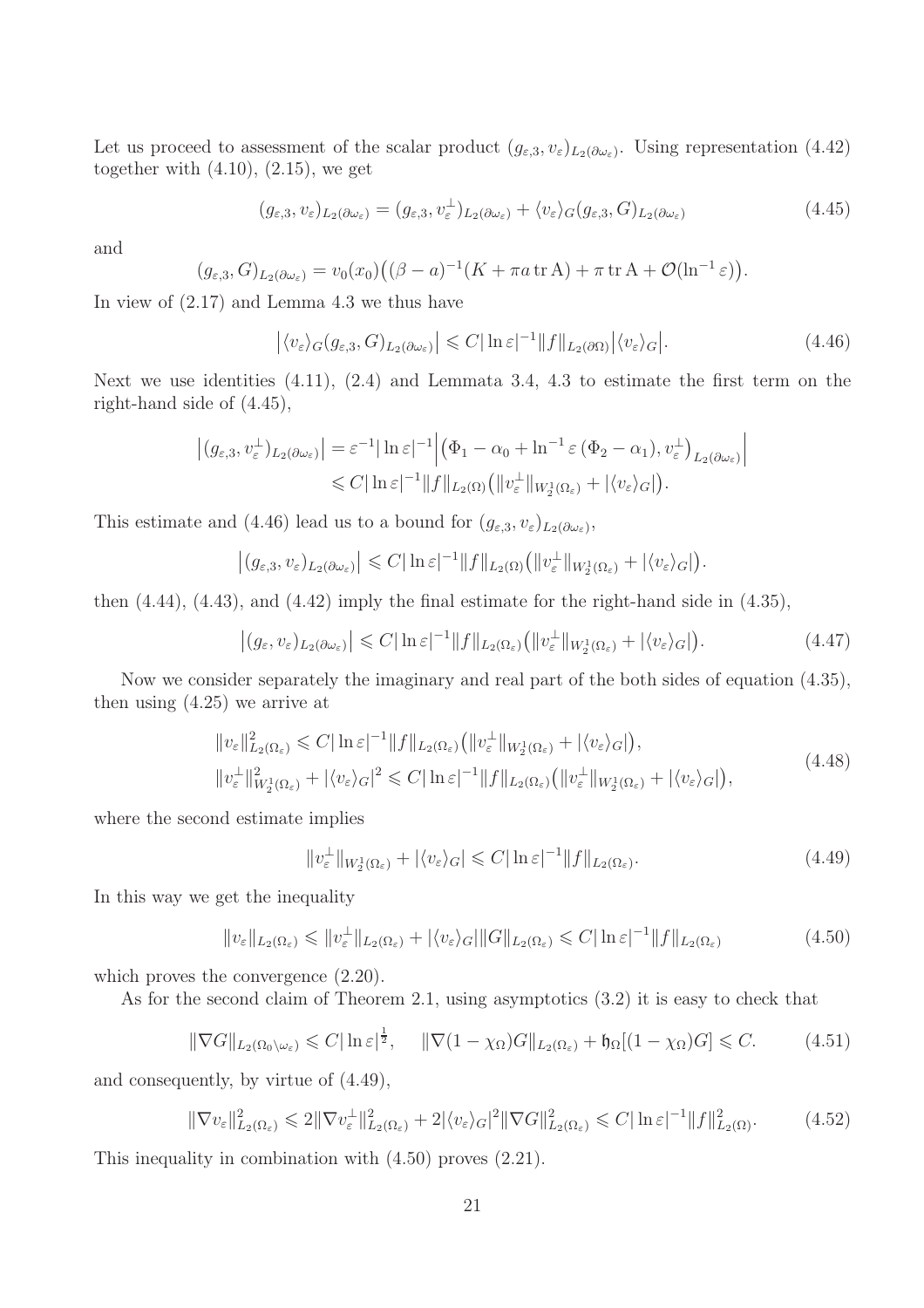Let us pass to the last claim. It follows from the estimate (4.26) and identity (4.35) that

$$
\mathfrak{h}_{\Omega}[(1-\chi_{\Omega})v_{\varepsilon}^{\perp}] + c_{5}||v_{\varepsilon}^{\perp}||_{L_{2}(\Omega_{\varepsilon})}^{2} \leq C||v_{\varepsilon}||_{L_{2}} + |(g_{\varepsilon},v_{\varepsilon})_{L_{2}(\Omega_{\varepsilon})}| + \mathfrak{h}_{\Omega_{0}}[(1-\chi_{\Omega})v_{\varepsilon}^{\perp}].
$$

Using now  $(4.47)$ ,  $(4.49)$ , and  $(4.50)$ , we obtain

$$
\mathfrak{h}_{\Omega}[(1-\chi_{\Omega})v_{\varepsilon}^{\perp}] \leqslant C |\ln \varepsilon|^{-2} \|f\|_{L_2(\Omega)}^2
$$

and by (4.51) and (4.50) this implies that

$$
\mathfrak{h}_{\Omega}[(1-\chi_{\Omega})v_{\varepsilon}] + \|(1-\chi_{\Omega})v_{\varepsilon}\|_{L_2(\Omega_{\varepsilon})}^2 \leqslant C |\ln \varepsilon|^{-2} \|f\|_{L_2(\Omega)}^2.
$$

Together with (4.52) and (4.50), the above inequality leads us to (2.22).

Let us finally demonstrate that the estimates  $(2.20)$ ,  $(2.21)$ , and  $(2.22)$  are order sharp. To this aim, it is sufficient to consider a suitable particular case, for instance,

$$
\Omega = \mathbb{R}^2
$$
,  $x_0 = 0$ ,  $\hat{\mathcal{H}} = -\Delta$ ,  $c_1 = 1$ ,  $A = E$ ,  $\Omega_0 := B_1(0)$ .

The function G can be then found explicitly,

$$
G(x) = \frac{\pi}{2i} H_0(i|x|),
$$

where  $H_0$  is the Hankel function of the first kind. For the 'hole' we choose the disc of radius b, that is,  $\omega := B_b(0)$ . Then according to (2.15), the function  $\alpha_0$  is constant,  $\alpha_0 = -b^{-1}$ , on the hole parimeter, and we choose  $\alpha_1$  being a constant as well. The asymptotics of G is well known,

$$
G(x) = \ln|x| + a + \mathcal{O}(|x|^2 \ln|x|), \quad |x| \to 0, \quad a := \gamma - \ln 2, \quad \gamma := \lim_{n \to +\infty} \left(\sum_{m=1}^n \frac{1}{m} - \ln n\right).
$$

The constants K and  $\beta$  defined in (2.16), (2.17) are in this case the following,

$$
K = 2\pi \left( \ln b - b\alpha_1 \right), \quad \beta = b\alpha_1 - \ln b.
$$

We also observe that in terms of the standard definition of the point interaction, the above operator coincides with  $-\Delta_{\zeta,x_0}$  introduced in [1, Thm. I.5.3], referring to the coupling constant  $2\pi\zeta = -b$ . The hole radius b is positive by definition, so in this case we are able determine explicitly the range of the coupling strengths for which our approximation works.

Let  $v_0 \in C_0^{\infty}(\mathbb{R}^2)$  be a non-vanishing radially symmetric function such that  $v_0(0) \neq 0$ . Then the function  $u_0(x) := v_0(x) + (\beta - a)^{-1}v_0(0)G(x)$  is in the domain of the operator  $\mathcal{H}_{0,\beta}$  and

$$
(\mathcal{H}_{0,\beta} - \lambda)u_0 = f := -\Delta v_0 + (\beta - a)^{-1}(1 - \lambda)v_0(x_0)G
$$

for each  $\lambda = k^2$  with Im  $k > 0$ , Im  $\lambda \neq 0$ . It follows that the function  $v_{\varepsilon} := (\mathcal{H}_{\varepsilon} - \lambda)^{-1} f - u_0$ solves the boundary-value problem

$$
(-\Delta - \lambda)v_{\varepsilon} = 0 \quad \text{in } \mathbb{R}^2 \setminus B_{b\varepsilon}(0), \quad -\frac{\partial v_{\varepsilon}}{\partial |x|} + \frac{1}{\varepsilon \ln \varepsilon} \left(\frac{1}{b} - \frac{\alpha_1}{\ln \varepsilon}\right) v_{\varepsilon} = h_{\varepsilon} \quad \text{on } \partial B_{b\varepsilon}(0),
$$

$$
h_{\varepsilon} := \left(\frac{\partial u_0}{\partial |x|} - \frac{1}{\varepsilon \ln \varepsilon} \left(\frac{1}{b} - \frac{\alpha_1}{\ln \varepsilon}\right) u_0\right) \bigg|_{|x| = b\varepsilon}
$$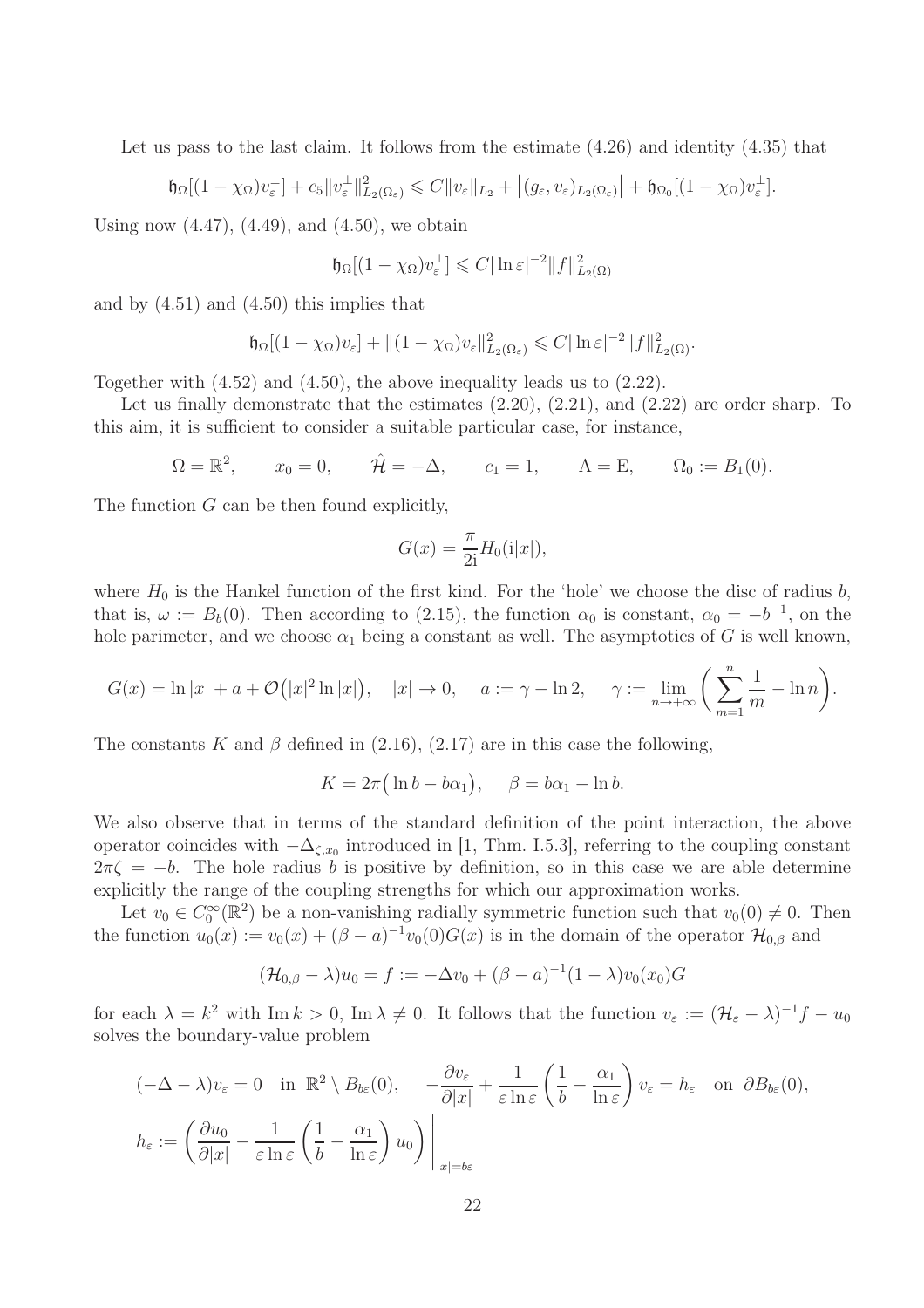and can be found explicitly:

$$
v_{\varepsilon}(x) = \frac{h_{\varepsilon}}{c_{\varepsilon}} H_0(ik|x|), \qquad c_{\varepsilon} := \left(-\frac{\partial}{\partial r} + \frac{1}{\varepsilon \ln \varepsilon} \left(\frac{1}{b} - \frac{\alpha_1}{\ln \varepsilon}\right)\right) H_0(ik|x|)\Big|_{r=b\varepsilon}.
$$

With the explicit formulæ for all the considered functions in hand, we can find the asymptotics of the quotient  $h_{\varepsilon}/c_{\varepsilon}$ ,

$$
\frac{h_{\varepsilon}}{c_{\varepsilon}} = \frac{\mathrm{i}\pi}{2} \frac{v_0(x_0)\alpha_1^2 b^2 (\beta - a)^{-2}}{(1 - (\beta - a)^{-1} \ln k) \ln \varepsilon} + \mathcal{O}(\ln^{-2} \varepsilon),
$$

which means that

$$
||v_{\varepsilon}||_{L_2(\Omega_{\varepsilon})} \geqslant C| \ln \varepsilon |^{-1}, \quad ||\nabla v_{\varepsilon}||_{L_2(\Omega_{\varepsilon})} \geqslant C| \ln \varepsilon |^{-\frac{1}{2}},
$$

where C is a positive constant independent of  $\varepsilon$ . Consequently, the estimates (2.20), (2.21), and (2.22) are sharp up to a multiplicative constant. This concludes the proof of Theorem 2.1.

#### 4.4 Spectral convergence

In this subsection we prove Theorem 2.2. We employ the ideas proposed in the proof of a similar statement in [4], see Theorem 2.5 and Section 7 in the cited work.

The proof is based on standard results on the convergence of spectra and associated spectral projectors with respect to the resolvent norm, see, for instance, [14, Thm. VIII.23]. However, we can not apply directly this theorem since our operators  $\mathcal{H}_{\varepsilon}$  and  $\mathcal{H}_{0,\beta}$  act in different Hilbert spaces,  $L_2(\Omega_\varepsilon)$  and  $L_2(\Omega_0)$ . To overcome this obstacle, we introduce an auxiliary multiplication operator in  $L_2(\omega_\varepsilon)$  acting as  $\mathcal{H}_{\omega_\varepsilon}u := \varepsilon^{-1}u$ . This simple operator is self-adjoint, its spectrum consists of the only eigenvalue  $\lambda = \varepsilon$  of an infinite multiplicity and the resolvent satisfies the relation

$$
\|(\mathcal{H}_{\omega_{\varepsilon}} - \lambda)^{-1}\|_{L_2(\Omega_{\varepsilon}) \to L_2(\Omega_{\varepsilon})} = \frac{\varepsilon}{|1 - \varepsilon \lambda|}, \quad \lambda \neq \varepsilon.
$$
\n(4.53)

In view of Lemma 4.3 and estimate (3.14) in Lemma 3.3 we have an obvious estimate,

$$
\|(\mathcal{H}_{0,\beta} - \lambda)^{-1}\|_{L_2(\Omega) \to L_2(\omega_\varepsilon)} \leqslant C\varepsilon |\ln \varepsilon|^{\frac{1}{2}},\tag{4.54}
$$

valid for all  $\lambda$  with a non-zero imaginary part, where C is a constant independent of  $\varepsilon$  but depending on  $\lambda$ .

We regard the space  $L_2(\Omega)$  as the direct sum  $L_2(\Omega) = L_2(\Omega_\varepsilon) \oplus L_2(\omega_\varepsilon)$  and consider the direct sum  $\tilde{\mathcal{H}}_{\varepsilon} := \mathcal{H}_{\varepsilon} \oplus \mathcal{H}_{\omega_{\varepsilon}}$ . Then estimates (2.20) and (4.53), (4.54) imply that

$$
\|(\tilde{\mathcal{H}}_{\varepsilon}-\lambda)^{-1}-(\mathcal{H}_{0,\beta}-\lambda)^{-1}\|_{L_2(\Omega)\to L_2(\Omega)} \leq \|(\mathcal{H}_{\varepsilon}-\lambda)^{-1}-(\mathcal{H}_{0,\beta}-\lambda)^{-1}\|_{L_2(\Omega)\to L_2(\Omega_{\varepsilon})}
$$
  
+
$$
\|(\mathcal{H}_{\omega_{\varepsilon}}-\lambda)^{-1}\|_{L_2(\omega_{\varepsilon})\to L_2(\omega_{\varepsilon})} + \|(\mathcal{H}_{0,\beta}-\lambda)^{-1}\|_{L_2(\Omega)\to L_2(\omega_{\varepsilon})} \leq C|\ln \varepsilon|^{-1}
$$
(4.55)

for Im  $\lambda \neq 0$ , where C is a constant independent of  $\varepsilon$  but depending on Im  $\lambda$ . Now we apply Theorem VIII.23 from [14] to conclude that the spectrum of the operator  $\tilde{\mathcal{H}}_{\varepsilon}$  converges to that of the operator  $\mathcal{H}_{0,\beta}$ . Since the spectrum of  $\mathcal{H}_{\omega_{\varepsilon}}$  consists of the only point  $\lambda = \varepsilon^{-1}$ , which escapes to the infinity as  $\varepsilon \to +0$ , and

$$
\sigma(\tilde{\mathcal{H}}_{\varepsilon}) = \sigma(\mathcal{H}_{\varepsilon}) \cup \{\varepsilon^{-1}\},\tag{4.56}
$$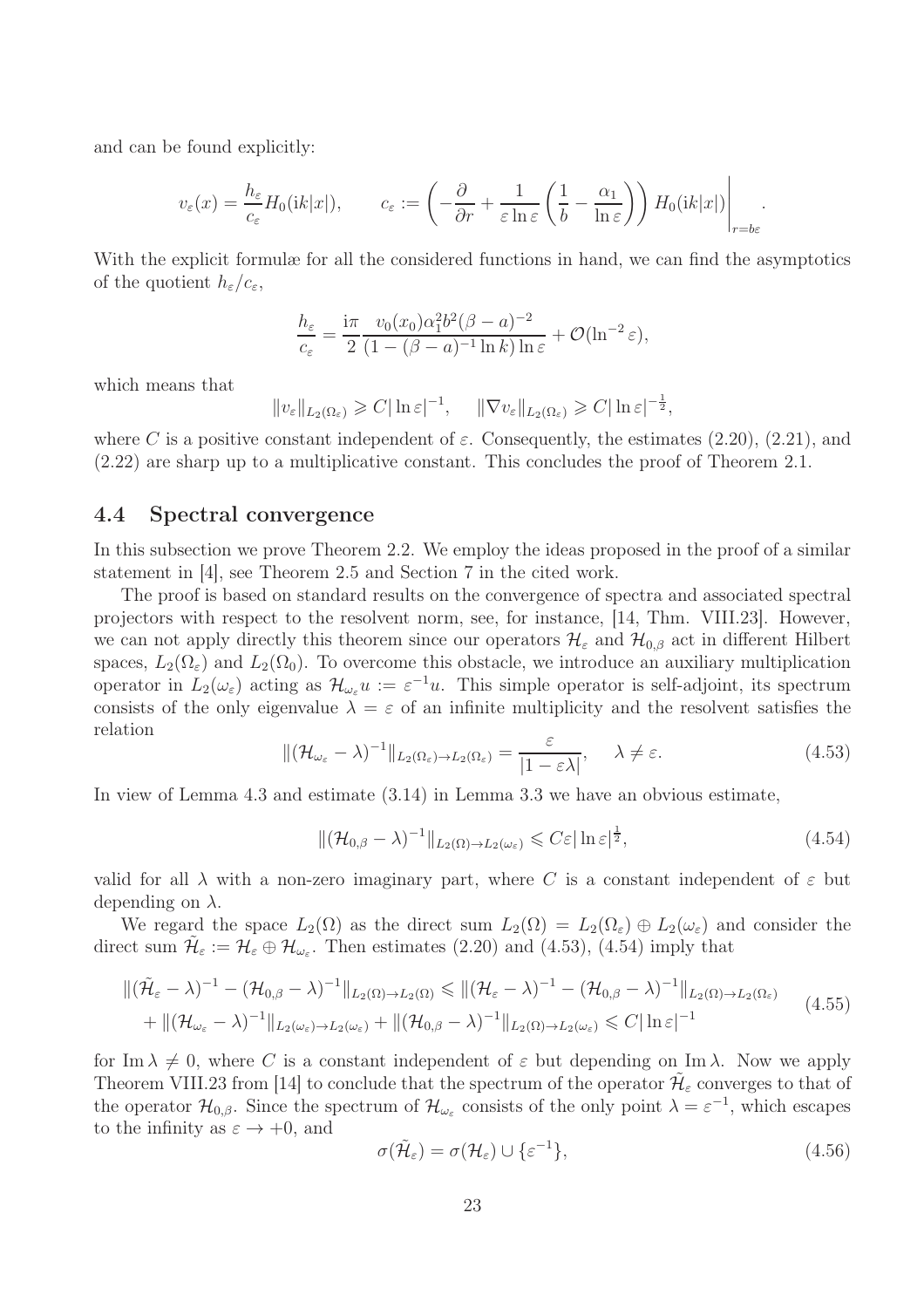we obtain the stated convergence of the spectrum of the operator  $\mathcal{H}_{\varepsilon}$ . The convergence of the spectral projections corresponding to any interval  $[\varrho_1, \varrho_2]$  with  $\varrho_1$  and  $\varrho_2$  from the resolvent set of  $\mathcal{H}_{0,\beta}$  also follows from Theorem VIII.23 in [14].

Let us next prove inclusion (2.23). We choose an arbitrary but fixed segment  $Q := [\rho_1, \rho_2]$ and consider  $\lambda \in \mathbb{C}$  such  $\lambda = t + i |\ln \varepsilon|^{-1}$  with  $t \in Q \cap \sigma(\mathcal{H}_{0,\beta})$ ; the set of such  $\lambda$  is denoted by  $Q_{\varepsilon}$ . For  $\lambda \in Q_{\varepsilon}$  we recall the well-known formulæ

$$
\|(\mathcal{H}_{0,\beta}-\lambda)^{-1}\|_{L_2(\Omega)\to L_2(\Omega)} = \frac{1}{\text{dist}(\lambda,\sigma(\mathcal{H}_{0,\beta}))},
$$
  

$$
\|(\tilde{\mathcal{H}}_{\varepsilon}-\lambda)^{-1}\|_{L_2(\Omega)\to L_2(\Omega)} = \frac{1}{\text{dist}(\lambda,\sigma(\tilde{\mathcal{H}}_{\varepsilon}))} = \frac{1}{\text{dist}(\lambda,\sigma(\mathcal{H}_{\varepsilon}))},
$$

where in the latter identity we have also employed  $(4.56)$ . These relations and estimate  $(4.55)$ imply that

$$
\left|\frac{1}{\text{dist}(\lambda,\sigma(\mathcal{H}_{\varepsilon}))}-\frac{1}{\text{dist}(\lambda,\sigma(\mathcal{H}_{0,\beta}))}\right|\leqslant C|\ln \varepsilon|^{-1},
$$

and hence, for  $\lambda \in Q_{\varepsilon}$ ,

$$
\frac{1}{\text{dist}(\lambda,\sigma(\mathcal{H}_{\varepsilon}))} \geq \frac{1}{\text{dist}(\lambda,\sigma(\mathcal{H}_{0,\beta}))} - C|\ln \varepsilon|^{-1} \geqslant |\ln \varepsilon| - C|\ln \varepsilon|^{-1} \geqslant \frac{|\ln \varepsilon|}{2},
$$

in other words,

 $dist(\lambda, \sigma(\mathcal{H}_{\varepsilon})) \leq 2|\ln \varepsilon|^{-1} \text{ as } \lambda \in Q_{\varepsilon}.$ 

Hence the distance from the set  $\sigma(\mathcal{H}_{\varepsilon}) \cap Q$  to the set  $\sigma(\mathcal{H}_{0,b}) \cap Q$  does not exceed  $2|\ln \varepsilon|^{-1}$  and this proves inclusion (2.23).

Finally, let  $\lambda_0$  be an isolated eigenvalue of the operator  $\mathcal{H}_{0,\beta}$  of multiplicity n and  $\mathcal{P}_{0,\beta}$ be the projection on the associated eigenspace in  $L_2(\Omega)$ . Then the above proven facts imply immediately that there exist exactly n isolated eigenvalues of the operator  $\mathcal{H}_{\varepsilon}$  converging to  $\lambda_0$ , naturally with the multiplicities taken into account; we refer to them as to perturbed eigenvalues. By  $\mathcal{P}_{\varepsilon}$  we denote the total projection associated with them. Inclusion (2.23) ensures that the distance from the perturbed eigenvalues to  $\lambda_0$  is estimated by  $C|\ln \varepsilon|^{-1}$  with some constant C independent of  $\varepsilon$ . We fix  $\delta > 0$  such that the ball  $B_{\delta}(\lambda_0)$  in the complex plane contains no other points of spectra of  $\mathcal{H}_{\varepsilon}$  and  $\mathcal{H}_{0,\beta}$  except for  $\lambda_0$  and the perturbed eigenvalues. Then we know that

$$
\mathcal{P}_{\varepsilon} = \frac{1}{2\pi \mathrm{i}} \int \limits_{\partial B_{\delta}(\lambda_0)} (\tilde{\mathcal{H}}_{\varepsilon} - \lambda)^{-1} \, \mathrm{d}\lambda = \frac{1}{2\pi \mathrm{i}} \int \limits_{\partial B_{\delta}(\lambda_0)} (\mathcal{H}_{\varepsilon} - \lambda)^{-1} \, \mathrm{d}\lambda, \quad \mathcal{P}_{0,\beta} = \frac{1}{2\pi \mathrm{i}} \int \limits_{\partial B_{\delta}(\lambda_0)} (\mathcal{H}_{0,\beta} - \lambda)^{-1} \, \mathrm{d}\lambda,
$$

and consequently,

$$
\mathcal{P}_{\varepsilon} - \mathcal{P}_{0} = \frac{1}{2\pi i} \int_{\partial B_{\delta}(\lambda_{0})} \left( (\mathcal{H}_{\varepsilon} - \lambda)^{-1} - (\mathcal{H}_{0,\beta} - \lambda)^{-1} \right) d\lambda.
$$
 (4.57)

Since the contour  $\partial B_\delta(\lambda_0)$  is separated from the spectra of both operators  $\mathcal{H}_{0,\beta}$  and  $\mathcal{H}_{\varepsilon}$ , estimates  $(2.20), (2.21), (2.22)$  remain true also for  $\lambda \in B_{\delta}(\lambda_0)$ . Indeed, one can reproduce literally the argumentation in Section 4.3 because the fact that Im  $\lambda$  is non-zero was employed only in Lemma 4.3 and in (4.48); both this lemma and the inequalities obviously remain true in our case. Now the desired estimates for the spectral projections follow from identity (4.57) and estimates  $(2.20), (2.21), (2.22).$  This completes the proof of Theorem 2.2.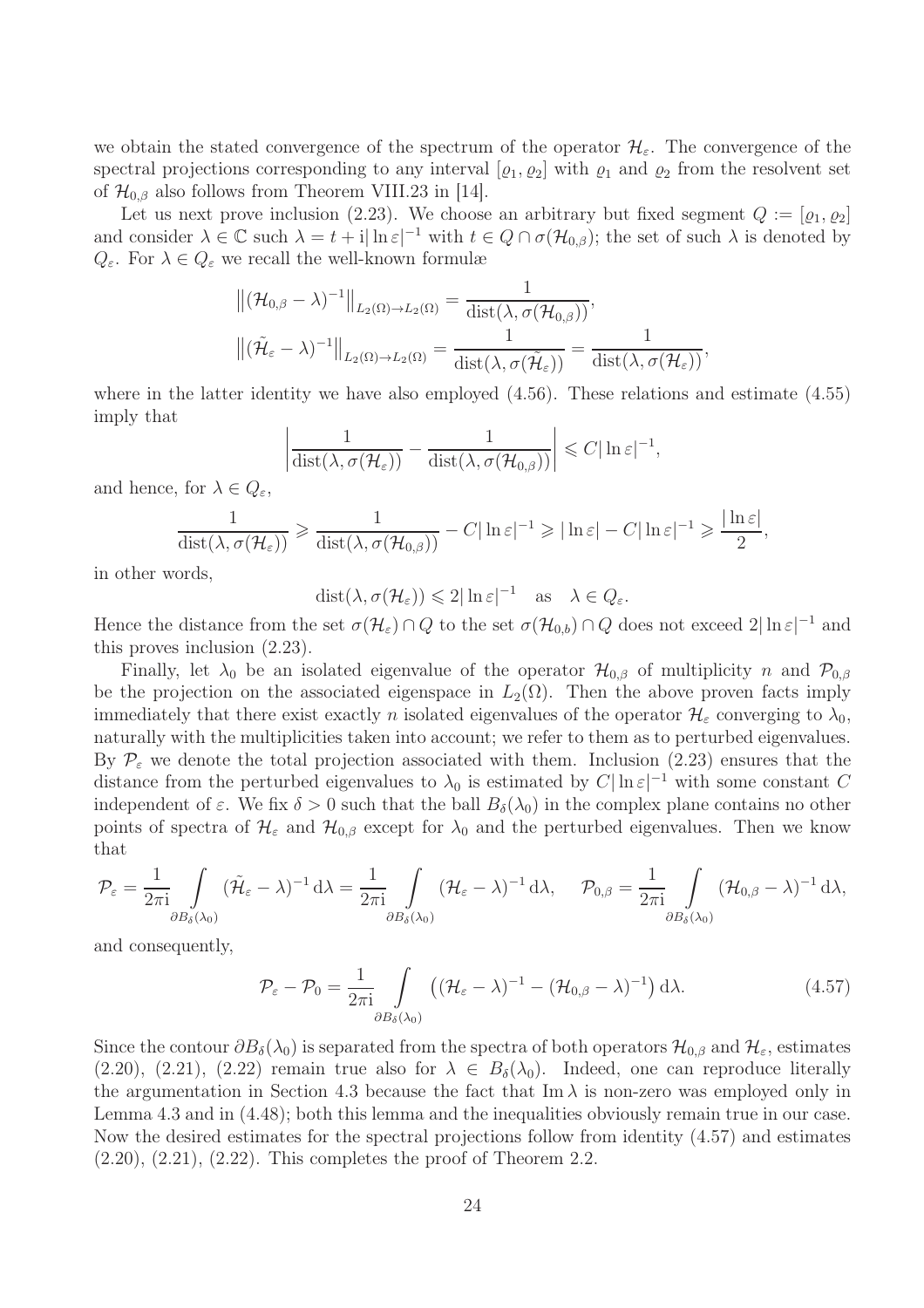### Acknowledgements

The work of P.E. was supported by the European Union within the project CZ.02.1.01/0.0/0.0/16 019/0000778.

## References

- [1] S. Albeverio, F. Gesztesy, R. Høegh-Krohn, H. Holden: Solvable Models in Quantum Mechanics, 2nd edition, AMS Chelsea Publishing, Providence, R.I., 2005.
- [2] S. Albeverio, L. Nizhnik: Approximation of general zero-range potentials, Ukrainian Math. J. 52 (2000), 582–589.
- [3] F.A. Berezin, L.D. Faddeev: A remark on Schrödinger's equation with a singular potential, Sov. Math. Doklady 2 (1961), 372–375.
- [4] D. Borisov, G. Cardone, T. Durante: Homogenization and uniform resolvent convergence for elliptic operators in a strip perforated along a curve, Proc. Roy. Soc. Edinburgh. Sec. A Math. 146 (2016), 1115–1158.
- [5] D. Borisov, R. Bunoiu, G. Cardone: Waveguide with non-periodically alternating Dirichlet and Robin conditions: homogenization and asymptotics, Z. Angew. Math. Phys. 64 (2013), 439–472.
- [6] D. Borisov, G. Cardone, L. Faella, C. Perugia: Uniform resolvent convergence for a strip with fast oscillating boundary, *J. Diff. Equat.* **255** 2013, 4378-4402.
- [7] D.I. Borisov, A.I. Mukhametrakhimova: On norm resolvent convergence for elliptic operators in multi-dimensional domains with small holes, J. Math. Sci. 232 (2018), 283–298.
- [8] D. Borisov: On a PT -symmetric waveguide with a pair of small holes, Proc. Steklov Inst. Math. 281 (2013), 5–21.
- [9] P. Exner, H. Neidhardt, V.A. Zagrebnov: Potential approximations to  $\delta'$ : an inverse Klauder phenomenon with norm-resolvent convergence, *Commun. Math. Phys.* 224 (2001), 593–612.
- [10] E. Fermi: Sul moto dei neutroni nelle sostanze idrogenate, Ricerca Scientifica 7 (1936), 13–52; English translation in E. Fermi Collected papers, vol. I, University of Chicago Press 1962; pp. 980–1016.
- [11] D. Gilbarg, N. Trudinger: Elliptic Partial Differential Equations of Second Order, Springer, New York 1983.
- [12] A.M. Il'in: Matching of Asymptotic Expansions of Solutions of Boundary Value Problems, Amer. Math. Soc., Providence, R.I., 1992.
- [13] V.G. Maz'ya, S.A. Nazarov, B.A. Plamenevskii: Asymptotic Theory of Elliptic Boundary Value Problems in Singularly Perturbed Domains, vol. I, II, Birkhäuser, Basel 2000.